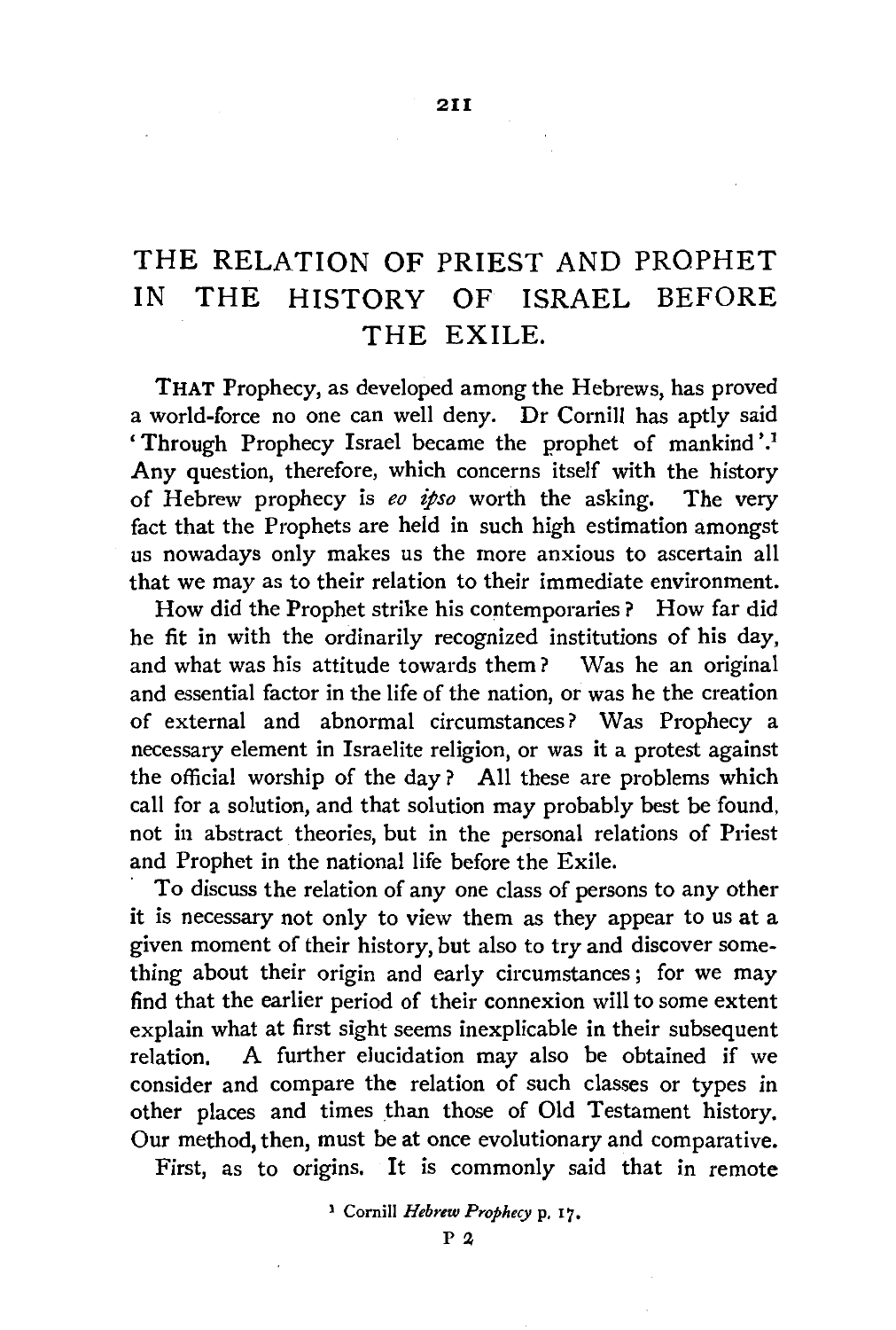antiquity priest and prophet are identical, the sorcerer being the ancestor of both alike. Thus Reville tells us : ' Dans les pays de la non-civilisation le sorcier, ou l'homme en rapport personnel avec les esprits, condense en quelque sorte en lui-même les éléments dont la divergence fera plus tard le prêtre, le prophète, le médecin, le juriste et même le philosophe et l'artiste.'<sup>1</sup>

And primitive Semitic antiquity is apparently no exception to this rule, for there, we are told, ' the priest and the prophet started from a common base',<sup>2</sup> and 'the Arabian kâhin was both seer and priest'.<sup>3</sup>

But if there is a common origin, it is soon lost sight of, and, even in the most primitive races, priest and sorcerer are not identical. A differentiation of function takes place. Thus amongst the Zulus we find witch and witch-doctor, and 'black' and 'white ' shamans in Siberia. And amongst the Arabs magic is still divided into ' high ' and ' low', ' Divine' and ' Satanic'. The reasons for this differentiation may be variously explained. Dr Frazer would make the distinction between religion and magic responsible.<sup>4</sup> Lord Avebury supposes difference of race to be the cause.<sup>5</sup> Dr Jevons perhaps more rightly says as to the two types : ' The one class derive their powers from the god who protects and is worshipped by the community, the other from spirits who are bound by no ties of fellowship or goodwill to the community.' 8

But whatever be the cause, the fact remains that 'une régularisation et une transformation de la sorcellerie primitive'<sup>7</sup> is what really constituted the priesthood. In early times, also, the connexion between temporal and spiritual chief was always very close. Among primitive races priest-kings are still found, being considered, perhaps, as representatives of the national deity.<sup>8</sup> In Babylonia and in Egypt alike the king was head-priest of

<sup>1</sup> Réville *Histoire des Religions* i 105.<br><sup>2</sup> O. C. Whitehouse in Hastings *Dictionary of the Bible* iv 598<sup>8</sup> s. v. 'Soothsayer'. 8 A. B. Davidson *ib.* iv 109<sup>8</sup> s. v. ' Prophecy'.

• Frazer *Go!tkn Bough* i 64-69.

• Avebury *Origin of Civilisation* 5th ed. p. 375 'the lower races of men have no priests properly so called '.

 $\frac{6}{1}$  Jevons *Introduction to the History of Religion* p. 289.<br><sup>†</sup> Réville *op. cit.* ii 74.

<sup>8</sup> Cp. Frazer *Adonis, Attis, and Osiris* pp. 12 ff, 378 ff.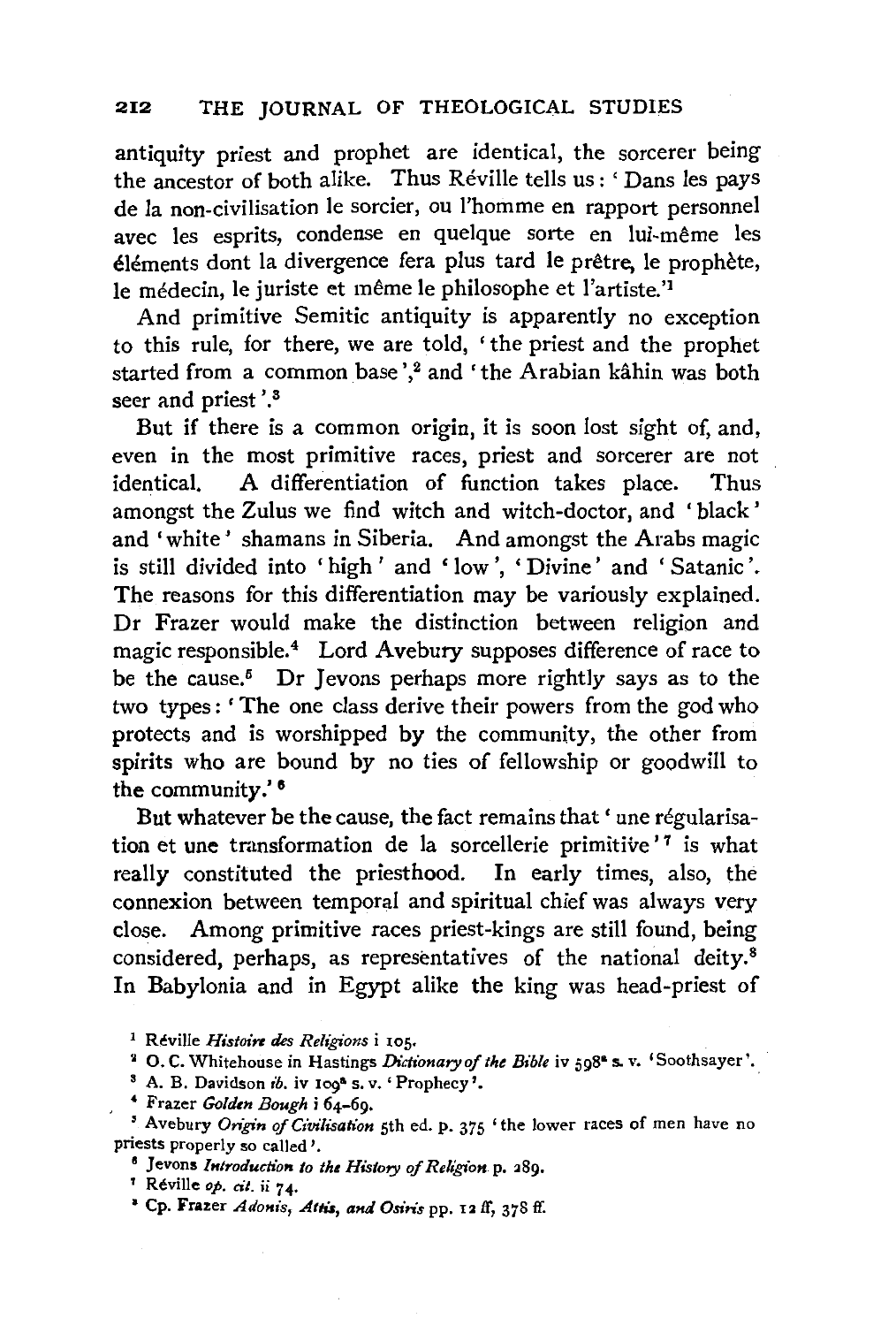# RELATION OF PRIEST AND PROPHET IN ISRAEL 213

the nation, and amongst the nomad Semites the sheik was the chief.priest of the tribe. Amongst the Israelites, however, the two types are by degrees separated, and when the king appears he is not merely the head of the national cult, but a warrior who delegates most of his inherent sacerdotal powers. So then there was a gradual crystallization of the priesthood, as it became differentiated alike from ruler and from sorcerer.<sup>1</sup>

Now two points are to be noticed in regard to this process, which apply to Israel no less than to other nations.

First, priests tend to be an aristocratic body, as being recruited from the better born and more intelligent members of the community. It is scarcely an exaggeration to say that the poor are never priests. Secondly, a residuum is left of unauthorized 'religious ' persons and practices which may be ultimately either abandoned, or absorbed, or perhaps allowed to exist on sufferance. Such a residuum is generally inferior to the 'established' order or cult, but yet, by its very freedom from recognition and from consequent restraint, possessed of great potentialities. This mass of undeveloped material lies ready for use by any new religious force or enthusiasm with which the authorized priestly body declines to be associated.

Such is the origin of priesthood, an institution which at the outset provides the opportunity for the growth and developement of an independent prophecy. Let us see how this is illustrated by the history of the priests and prophets of Israel in their various relations to one another.

A word of warning is first necessary, however. We should remember that value does not necessarily imply dignity of origin; and secondly, that, even when we strike the roots of prophecy, we cannot always trace its subsequent growth continuously. Prophecy is full of sudden inspirations, in which ' the Spirit bloweth where it listeth ', and neither can we, nor could the priests of Israel, or even the prophets themselves, ever wholly explain its phenomena.

<sup>1</sup> That the priesthood should retain certain ' magical' characteristics is only to be expected. Thus R. Smith in *Encyclopaedia Britannica* s. v. 'Priest' says: 'The *opus operatum* of the priest has the power of the sorcerer's spell.' In the figure of Balaam, the foreign (or perhaps Kenite) seer, prophet, priest, and magician all seem to be blended,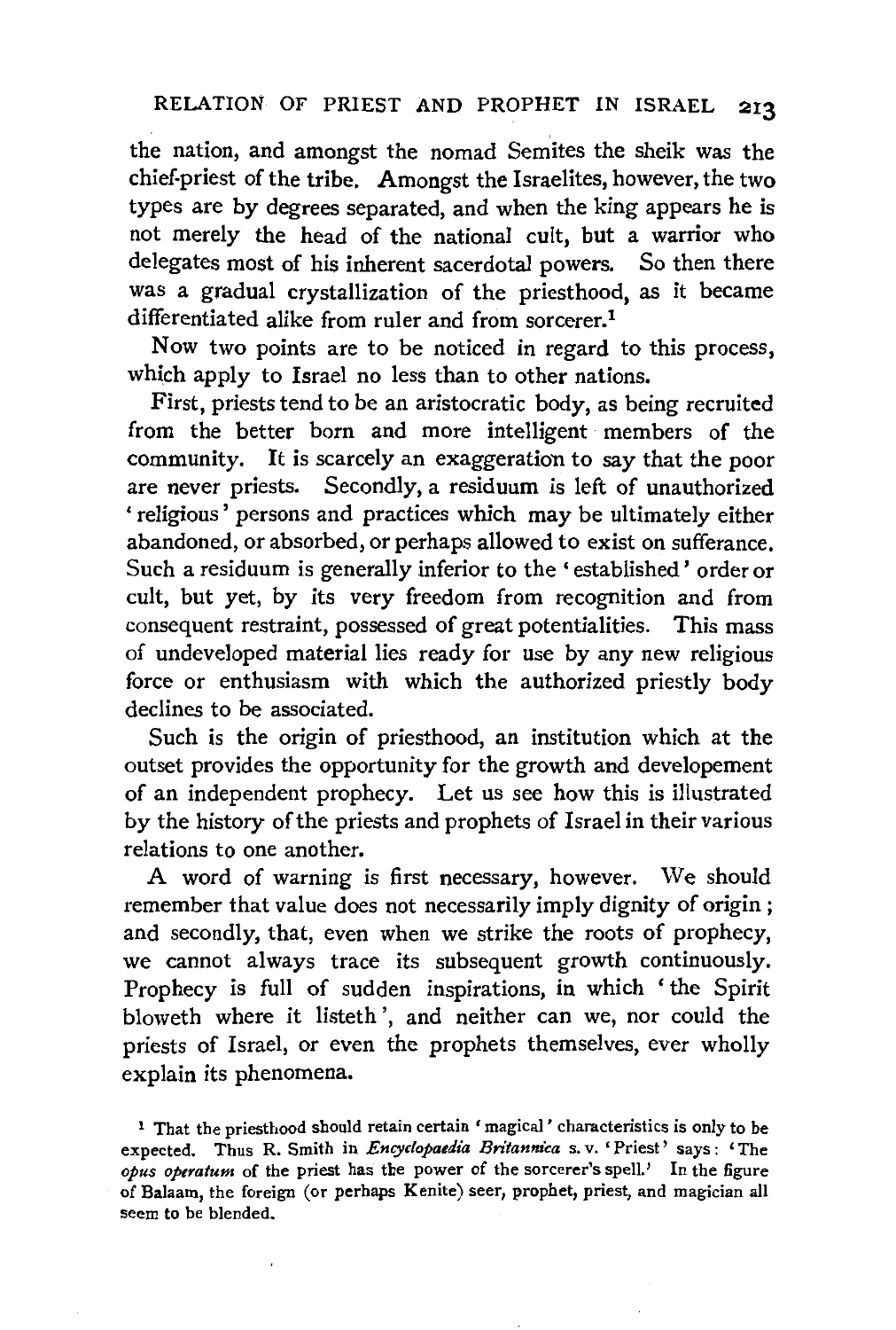I. A discussion that concerns itself with the history of Israel must necessarily begin with Moses, the founder of the nation. The actual existence of Moses can scarcely be denied. Even if we allow to the utmost for 'tendency writing' in the various accounts of him which we possess, yet there must surely be a historical personage behind it all. The Exodus was the birthday of Israel and could never fade from its remembrance, and the events of the Exodus ' demand for their explanation such a personality as the sources give us in Moses '.1 But granted the existence of such a person, what attributes may we legitimately predicate of him? Is it true to say that Moses was both priest and prophet, and that in him these two types found a real union? That Moses was a religious sheik or prince-priest after the manner of the Midianite Jethro seems fairly certain.2 That he was the father of the priests is probably a historical fact, and best accounts for the origin of the priestly 'tribe of Levi '.3 But is it strictly accurate to. speak of Moses as ' both priest and prophet  $i^*$  and as being the father of prophecy? In one sense Moses was certainly a prophet, for through him Yahweh was revealed to Israel. But to speak of Moses as a prophet, and the first of a continuous line of prophets, is something of an anachronism. The prophets of the eighth and following centuries preferred to think of Moses as a prophet rather than a priest, because in their eyes prophecy was the most direct medium of revelation. It is not unfair to say that the more important the individual prophet becomes in the history of the religion of Israel, the more is this position reflected in the accounts of Moses which we possess. The priest and the prophet have 'contended for' the person of Moses. The means which, according to the oldest tradition, Moses appointed for the perpetuation of the national worship of Yahweh as the God of Israel was not prophecy, but the priesthood of Levi<sup>5</sup> and the priestly oracle of

<sup>1</sup> Kittel *History of the Hebrews,* English translation, p. 239. 2 Cp. Cheyne *Traditions and Beliefs* of *Ancient Israel* p. 523: 'the prevalent North Arabian form of government was probably the theocratic, in which the ruler

<sup>&</sup>lt;sup>3</sup> Cp. Wellhausen *History of Israel p.* 397 n. 1 and p. 438.

<sup>•</sup> W. R. Smith *The Old Testament in the Jewish Church* p. 303, &c.

<sup>•</sup> Cp. Judges xvii 13, with its preference for 'the Levite' Jonathan-ben-Gershomben-M6sheh.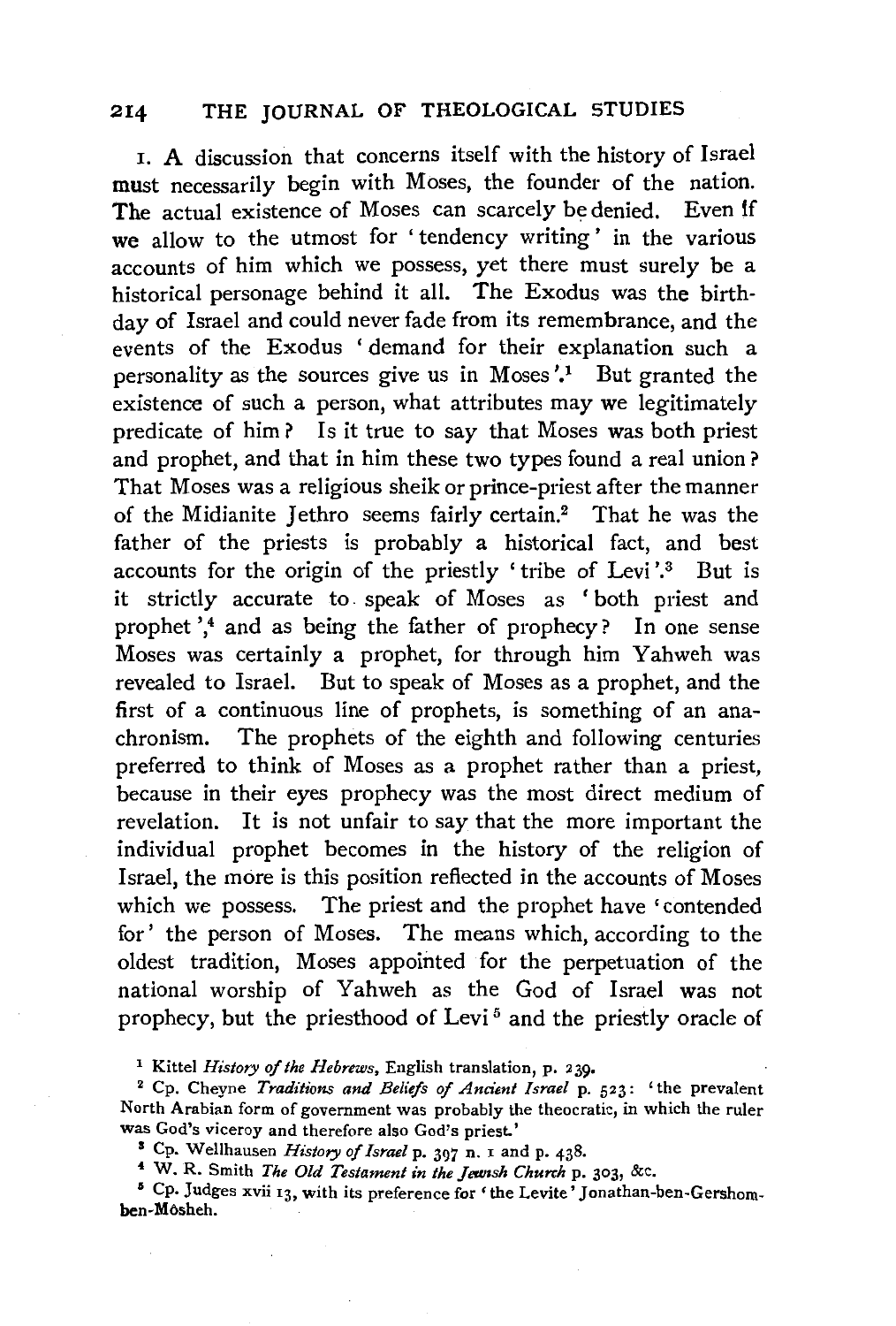### RELATION OF PRIEST AND PROPHET IN ISRAEL **215**

Urim and Thummim. From the decisions of this oracle to the later Corpus of Jewish Law we can trace a gradual and continuous developement. The priests, then, by means of the sacred oracle were to be the 'teachers of Israel '.1 It is their failure in this respect which is denounced by the early writing prophets. But such failure was largely the result of degeneration, and not of inherent weakness. Mr Montefiore in his Hibbert Lectures Mr Montefiore in his Hibbert Lectures. strongly insists upon the importance of the priests in the early period of the settlement in Canaan. ' The one means by which the higher teaching of Moses could be maintained and handed down was the agency of the priests.' 'No other institution makes an impression of being so purely Israelite as the priesthood and its Torah. It is with good reason that they are referred back to Moses as their founder.'<sup>2</sup> Budde too gives the priests of this period an honourable place amongst the Champions of Yahweh.3 The fact that the worship of Yahweh was kept alive in the new territory says something for the priesthood of the day. No doubt the Ark of Yahweh was the centre of the best Mosaic tradition, and it is at Shiloh, the resting-place of the Ark, that we are introduced to Eli, who holds an important position as priest-in-charge of the Temple of the Ark.

But in the days of Eli we reach a transition period, and the tradition of the misconduct of his sons is probably a genuine intimation of undue Canaanite predominance in the worship of Israel.

2. The priests were, no doubt; assisted by the warriors of Israel in the continuance of Yahweh worship, for Yahweh was a God of war, and warfare in the name of Baal would have been impossible. 4 'Religious' and 'national' were synonymous terms. Every war of the invaders was a holy war in the name of Yahweh, who came from Sinai to help His people in their battles. It is easy to see that religious enthusiasm and military success were inseparably connected,<sup>5</sup> and that a decline in adherence to the national God impaired the national efficiency. It was important,

<sup>1</sup> Cp. Deut. xxxiii. 2 Montefiore *Hibbert Lectures* pp. 56, 7r.

<sup>&</sup>lt;sup>3</sup> Budde *The Religion of Israel to the Exile* iii.<br><sup>4</sup> Cp. 'Song of Deborah,' Judges v.

<sup>&</sup>lt;sup>5</sup> R. Smith, in *Encyclopaedia Britannica* s.v. 'Prophet', says: 'It was perhaps only in time of war, when he felt himself to be fighting the battles of Jehovah, that the Hebrew was stirred to the depths of his nature by emotions of a religious colour.'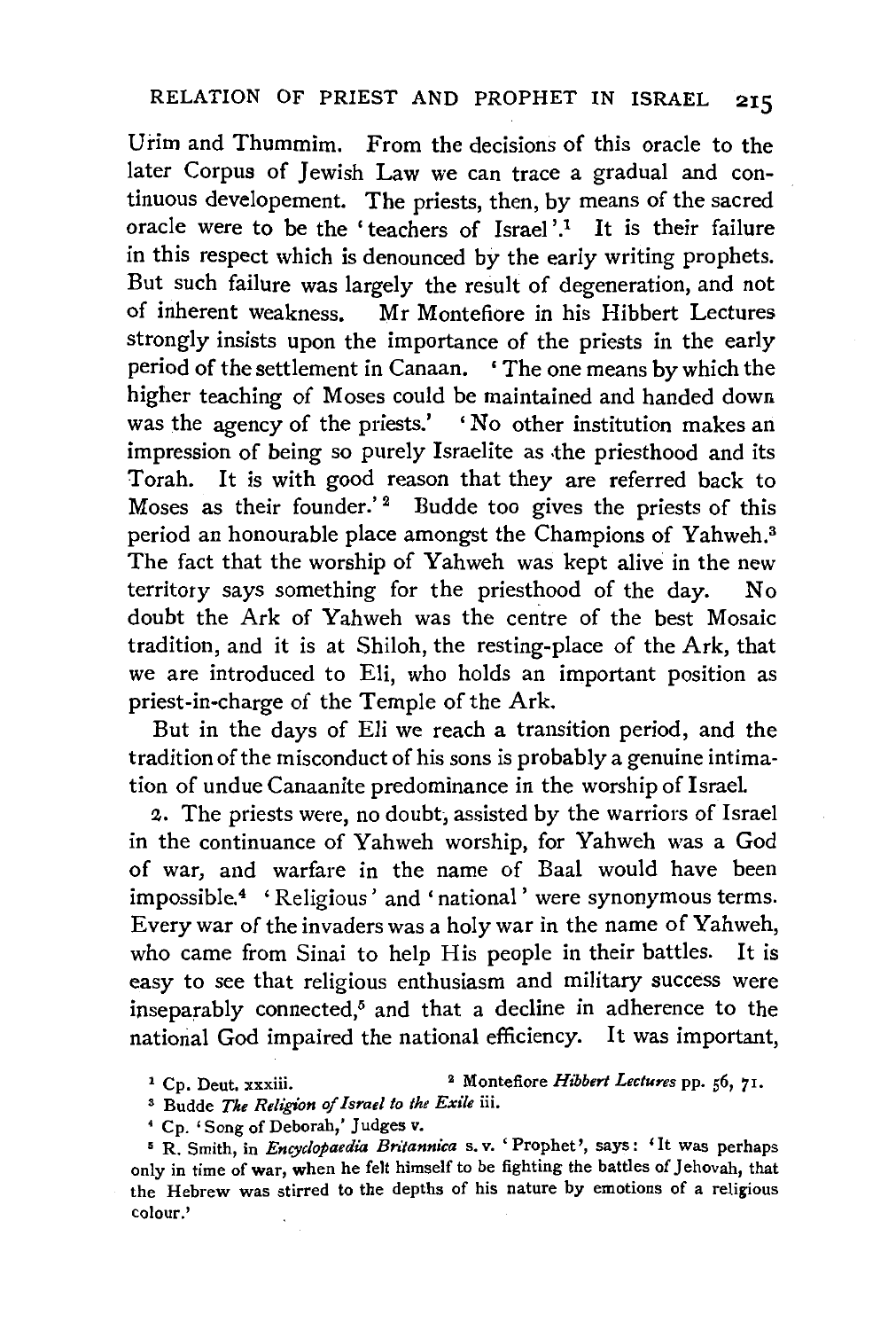then, to keep alive at all costs a trust in Yahweh as the God of Israel. In times of national depression, the priesthood seems to have proved unequal to the task. Deborah, an inspired woman.<sup>1</sup> was the soul of the Israelite revolt against the oppression of Sisera and his allies. And later it was not the priesthood but another religious force which roused the national enthusiasm to resist the Philistine supremacy. How was it that the priesthood was thus found wanting, and that nascent prophecy supplied a solution of the difficulty ?

In the first place, the ' local ' character of the priesthood was no doubt responsible. In old days when Israel was nomadic, this localization was not without its advantages. The priest was the settled servant of the sanctuary, and amid all the restlessness of the nomadic life he remained fixed to his post. But in Canaan this advantage ceased, and the increase in the number of religious centres tended to promote disunion. The old tribal organization, also, was beginning to disappear, and no proper territorial system of government was yet in force. Every town and village had its shrine and priest in attendance, and mountains, springs, and trees might all be 'places of worship', while festivals were local rather than national. Centralization both religious and political was sorely needed.

Secondly, the priesthood was not only local, it was rapidly becoming Canaanite. ' The seats of ancient Canaanitish heathenism had power to master the Israelitish conquerors of Canaan, who had from the very beginning been accustomed to a worship which was not dissimilar to that of the conquered.' <sup>2</sup> But it is scarcely true to speak of the Canaanites as yet ' conquered'. Many of the principal towns were either in the hands of Canaanites or still contained a large native element in their population.3 The Book of Judges lets us into the secret that the country was only very

<sup>1</sup> The later prose version of Judges iv makes her both 'prophetess' and 'judge'.<br><sup>2</sup> Cp. Curtiss *Primitive Semitic Religion of To-day* p. 58.<br><sup>3</sup> Cp. Marti *Religion of the Old Testament* p. 104: 'In the case of the Isr it is exceptionally easy to understand how the Canaanite culture came to be taken over. They learned agriculture from the inhabitants of the country, and naturally, at the same time, also the cultus which was so intimately connected with it.' For a somewhat similar 'superimposition of cults' we may compare the case of Greece with its Achaean and Pelasgian, Olympian and Clithonic deities-strata in religion corresponding to strata in population ; vide Miss Harrison *Prolegomena to the Study of Greek Religion* passim.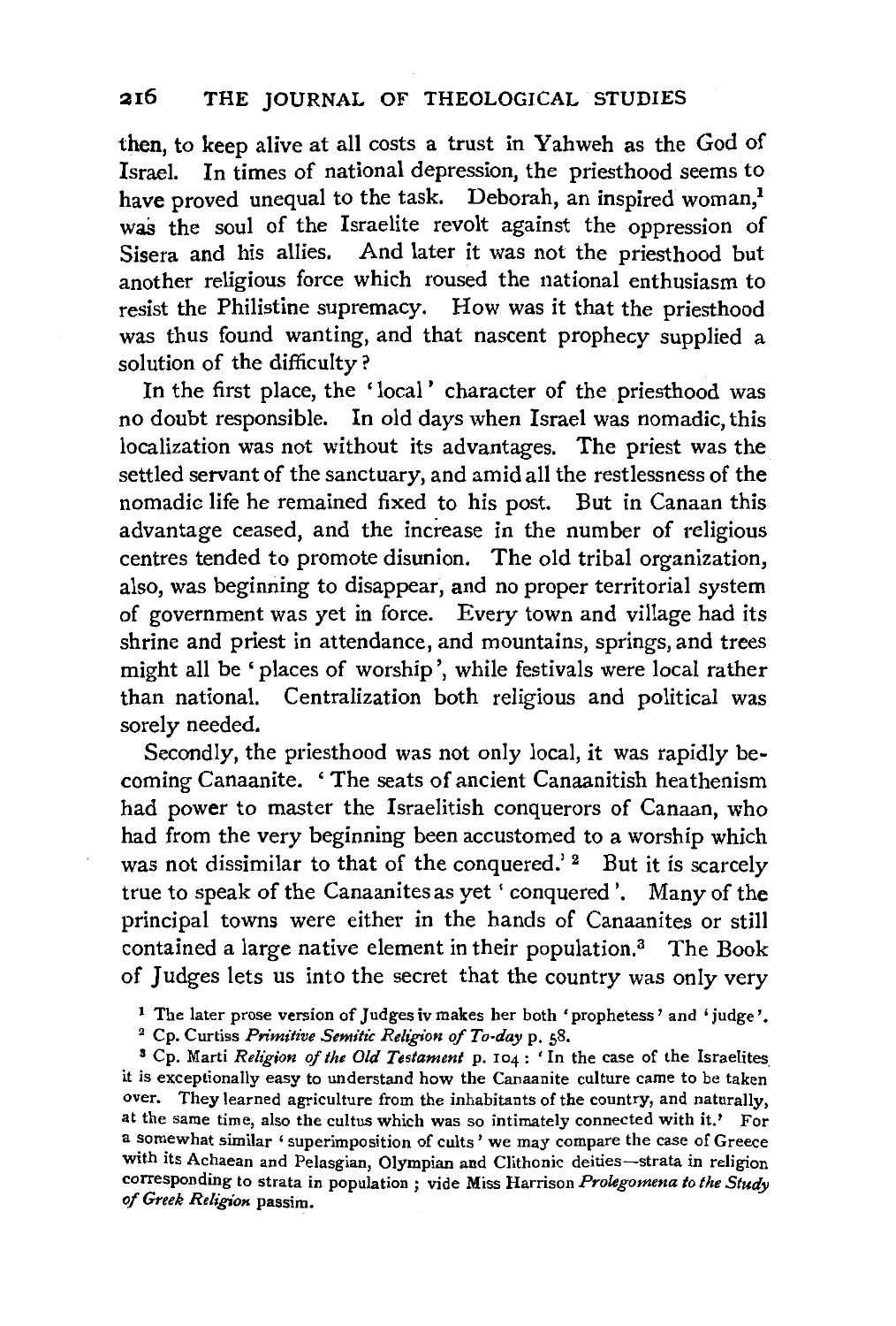gradually and very partially conquered, while excavators are now shewing that there is no violent break between the ' Canaanite ' and ' Early Israelite ' periods of the history of Palestine. The Philistine supremacy doubtless favoured the enemies of Israel, and there seems to have been a definite alliance between Canaanite and Philistine against the uncivilized invader. Of the oracles of Israel many were in the hands of the enemy, others were more Canaanite than Hebrew, while some perhaps, knowing the enemy's strength, cautiously 'Philistinized '. And last, and perhaps most important of all, the Ark, which was venerated as something more than a mere symbol of Yahweh's presence, fell into the hands of the enemy. The official religion must necessarily have come into disrepute, and the priest have declined in popular esteem.

Tradition tells us that it was  $Samuel<sup>1</sup>$  who changed all this, who rescued Israel from the Philistine, and restored the national religion. But, as in the case of Moses, we have to treat the later accounts with great caution. Three points, however, stand out clearly as regards Samuel : that he was a Seer, that he gave Israel a king, and that in his days the *bene nebi'im* first came into prominence. Seer, king, and prophetic guild were all in their degree signs of 'the same Spirit',<sup>2</sup> an awakened religious and national enthusiasm. The exact relation of Samuel to the new movement is hard to determine. The oldest account represents him as a local 'seer' of the Ephraimite hill country,<sup>3</sup> to whom Saul has resort when he fails to find his father's asses. When visited, Samuel not only tells Saul that the asses are found, but that he is destined by God to be king over Israel.

The anointing of Saul as king is in this narrative the act of Samuel the Seer, as the result of a direct inspiration. In the later account, Saul is elected king by lot, in spite of Samuel's warning. This election by lot is possibly in accordance with the view of the narrator that Samuel was a priest,—the chief function of the priest being, as we have seen, the handling of the sacred lot or oracle.

<sup>1</sup> Cp. Lord Cromer *Modern Egypt* ii 63 (of Mahdiism): 'A period of political hurricane, whether the scene be laid in savage Africa, or in civilized Europe, generally brings to the front some *individual* who appears to embody in his own person the genius of the principles which it is sought to assert.'

<sup>2</sup> The Books of Samuel, like Acts, are the Acts of the Spirit in the early Church. <sup>3</sup> The name of the town is not mentioned.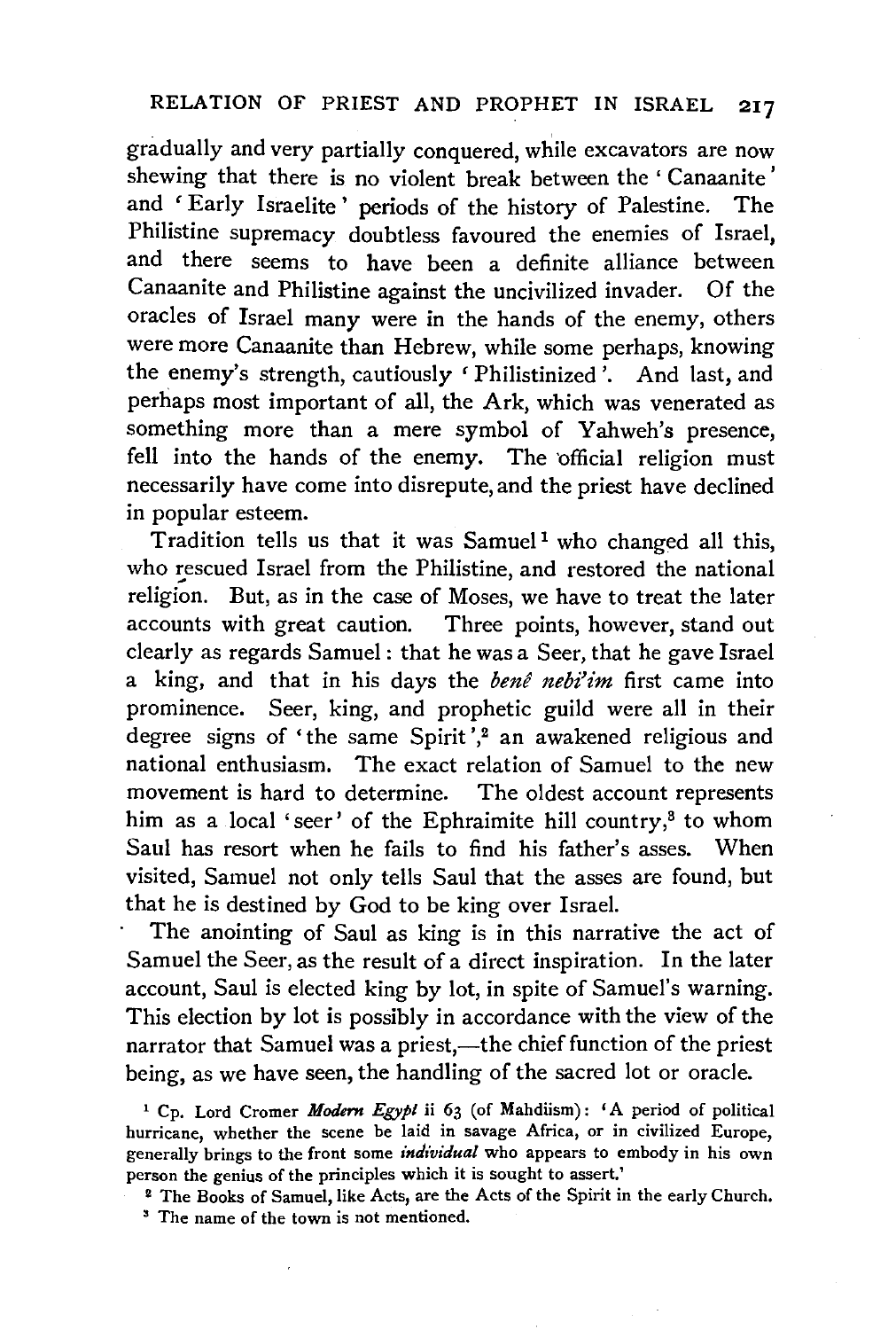Now in the same way that we were compelled to ask the question whether Moses was really prophet as well as priest, so also we must enquire whether Samuel was priest as well as prophet. The later narratives imply that he was a priest in the full sense of the word. Are we to reject such a tradition entirely? When much smoke is seen, it is generally explained by the existence of some fire, however small; and it may be that this later tradition embodies a certain truth, when it tells us that Samuel was a temple servant at Shiloh under Eli. If this is fact, it throws some light on the position of Samuel with regard to the formation of the prophetic bodies, and probably signifies that, knowing the ' inner workings ' of the official priesthood, he deliberately turned to the sons of the prophets from a reasoned preference for the newer institution.

It is probable that both Canaanite and Israelite sanctuaries contained a more numerous *personnel* than we have been wont to suppose. If Samuel was 'given to' Yahweh as a child born of the sanctuary,<sup>1</sup> his service may not have been of the dignity of Eli's, or even of that of Eli's sons. It seems probable that there were degrees of priesthood and ' minor orders', even in the earliest Israelite ministry.<sup>2</sup> Possibly the giving of the oracle was a privilege only of the few.

It is to be noticed that there is a ' prophetic ' element even in Samuel's official ministry at the Temple of Shiloh. While sleeping in the sacred precinct he receives a divine message, probably in a dream.<sup>3</sup> Perhaps Samuel was not the only

1 For 'children of the shrine' cp. Frazer *Adonis, Attis, and Osiris* p. 81 ff, with reference to the burials in jars at Taanach, Jericho, &c. Possibly Jer. ii 27 and 1 Sam. x 12 contain allusions to the practice. Cp. also Curtiss *op. cit.* p. 153 ;. ' One thus consecrated becomes (nowaclays) a dervish if a Moslem, and a monk if a Christian.'

2 As to 'degrees of priesthood' cp. Cheyne *Traditions and Beliefs of Ancient Israel* p. 523 f: 'A Mosheh-clan arose which attached itself to the tribe of Levi, the tribe which combined religious enthusiasm with warlike energy, and became the guardian of the sacred objects. The higher priesthood existed side by side with the lower. The work of the former was to report divine oracles, and give decisions in the name of God ; that of the lower, to attend to the cultus, to guard the holy vessels, and, if need were, to fight. Mosheh, as has been noticed by Nielsen, represents the higher style of priest, Aharon the lower. Both are connected by E with Levi.' It is worthy of notice that Samuel is to Eli as Joshua

<sup>3</sup> For 'dreamers' cp. Strabo xvi II 35 (Jerusalem). Sleeping-places for dreamers have been discovered on. Sinai.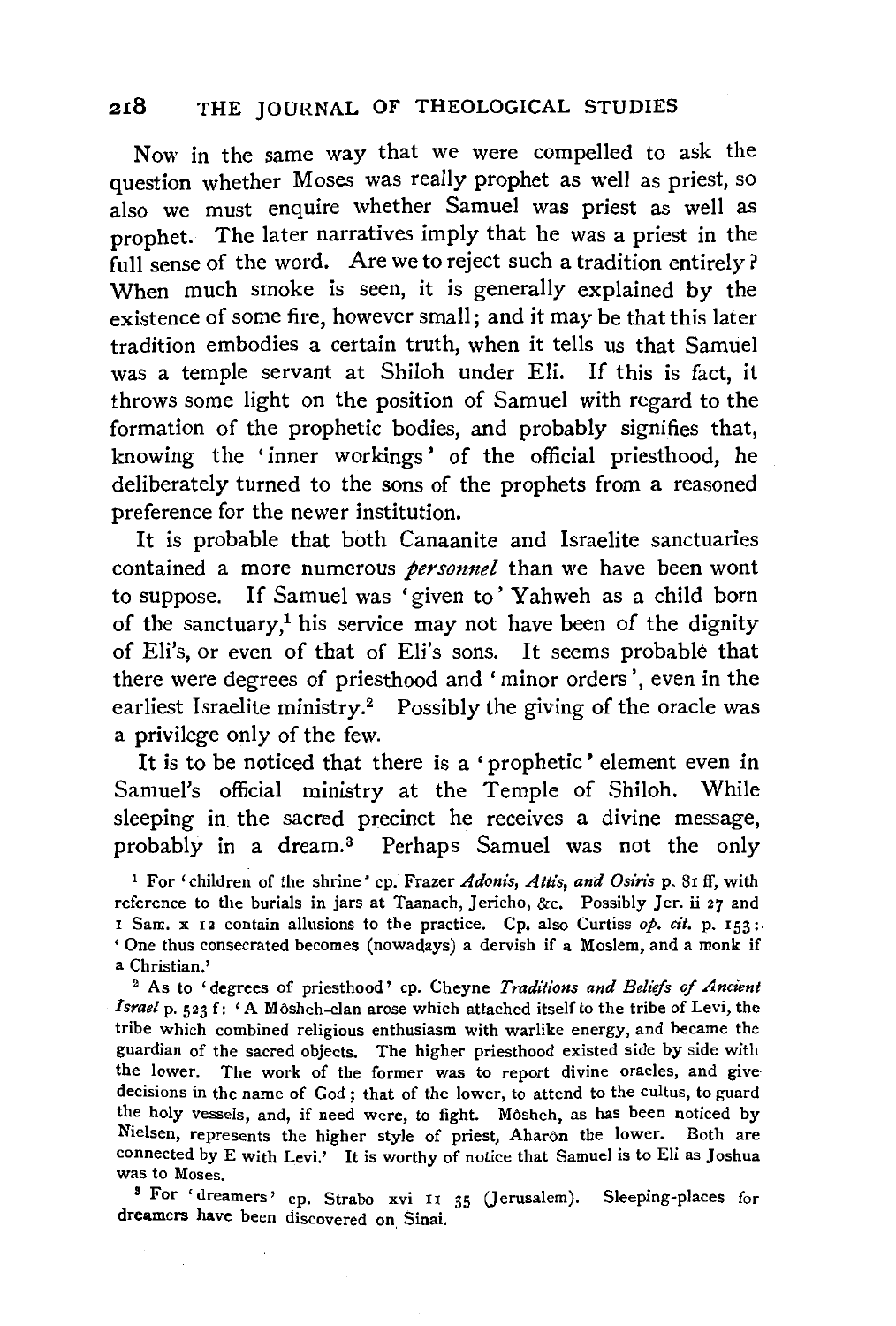' young man' who ' dreamed dreams' in the sanctuaries of that day.

When we first meet with Samuel in the older narrative, he is an independent seer or ' man of God ' resembling in many respects the later Elijah or Elisha. But even now he is not independent of the sanctuary. He goes up to the high place to bless the sacrifice at the local festival.<sup>1</sup> He lives in the city which was probably on the side of a hill below the sacred *bamah.* 

The picture of Samuel the Seer which is thus given us points to the acknowledged existence of ' a man of God ' of considerable local celebrity. Saul knows of the existence of such persons and knows how. they are usually to be approached, i. e. with money in the hand. That there were professing clairvoyants of this kind need not surprise us, when we remember that from the first the establishment of a regular priesthood leaves very frequently a large residuum of unappropriated material. And if our conjecture be true as to Samuel's service at Shiloh, the official cult was not altogether without such methods. There seem, however, to be hints in the older narrative that the 'seer' was a person beloved of the people, and it may be that the Israelite priesthood of that day was, as is sometimes the case, an aristocratic and 'undemocratic' body.

We have spoken of Samuel at the sanctuary and Samuel as the seer<sup>2</sup>; it now remains to speak of him in connexion with the benê nebi'im or Sons of the Prophets. We are told by many writers on Old Testament history that Samuel was responsible for 'the regulation and organization of prophetism'.<sup>3</sup> Such an assertion however depends upon the rendering of a doubtful passage in the Hebrew text. Not only is the reading doubtful,

functions.' 3 So Ottley *Bampton Lectures* p. 270. Cp. also Paton *Syria and Palestine* p. 173: 'It is safe to infer that he organized the ecstatics into communities, and thus made their influence more effective.'

 $1$  I Sam. ix  $12-14$ .

<sup>&</sup>lt;sup>2</sup> The relation between 'seer' and priest in primitive Semitism is obscure (cp. Balaam). The seers may have constituted an 'irregular' or decadent priesthood. Cp. the *kahin* and *kohen*. Driver ap. *Priesthood and Sacrifice* p. 19 says: 'The kahin gradually sank his connexion with *the sanctuary* and became a mere diviner ; the *kohen* grew in importance, and acquired sacrificial and other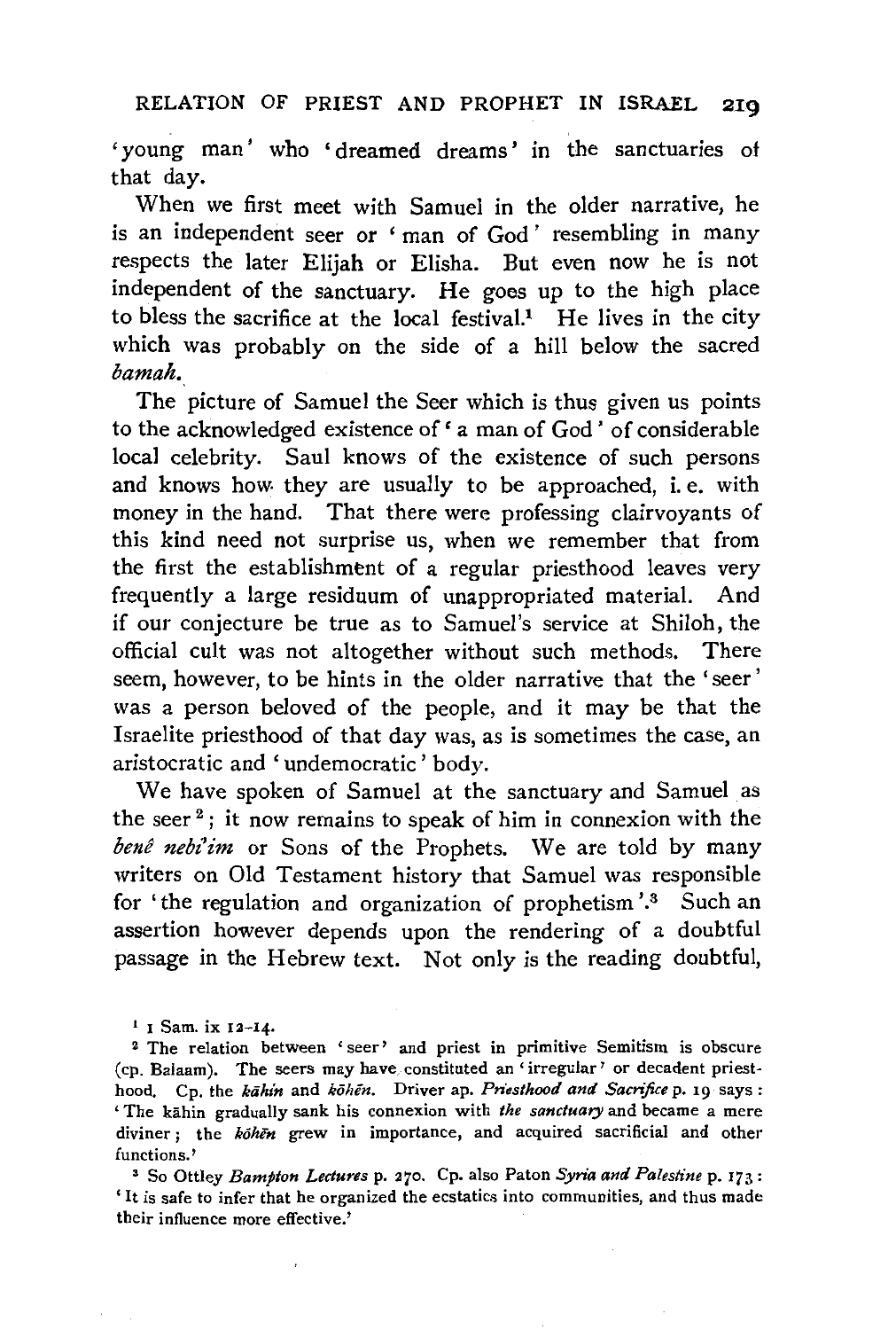but the date of the passage seems to be very late.<sup>1</sup> It may, however, be an independent addition, added by a redactor, but embodying a popular tradition. We may well believe that Samuel gave these enthusiasts his support, as being imbued with 'the same Spirit' which had led him to anoint Saul king <sup>2</sup>: but we cannot go further and regard him as their founder, organizer, and' Superior'. That there was a distinction between the Seer and the prophetic bands is fairly clear,<sup>3</sup> and no doubt this distinction was permanent, so that even the later Elijah and Elisha, though approving of the sons of the prophets, are consciously upon a higher level. The term *ro'eh,* seer, was applied to Samuel, but not to the prophetic bands, and later the individual prophet and the prophetic guild come into conflict.

The origin and history of these ' Sons of the Prophets' requires a more thorough treatment than it has yet received. The present investigation only takes them into account in so far as they came into contact with the priesthood of their time. That they had some connexion with the ordinary worship of the day we must inevitably suppose. Was their relation to it friendly or antagonistic ? Did they merely oppose the official cult, and owe their continued existence to that fact, or were they not rather supplementary to, and gradually organized by, the recognized religious system?

We have already seen that the national depression under the Philistine supremacy required a re-awakening of the religious and national enthusiasm.

Now such re-awakenings in Semitic countries are fairly constant in their form of expression. The Dervish seems to be a common phenomenon of oriental history,<sup>4</sup> and it is probably from a study of the Dervishes that light will come upon the

1 Stenning in Hastings *Dictionary of the Bible* s. v. 'Samuel' puts the passage amongst the 'latest additions'. So also Kautzsch in his *Outline of Old Testament Literature* p. 238 attributes it to R, but cp. p. 120.<br><sup>2</sup> That the Spirit was abroad and was 'infectious' we can judge from I Sam.

 $x$  6, Io (J), &c. Cp. Davidson *Old Testament Prophecy* p. 44.

• Cp. Kraetzschmar *Prophet und Seher im a/ten Israel* p. 23. In modem times also 'besides those Dervishes regularly affiliated with an order there are individuals who travel from place to place, and by feats of strength or sleight of hand manage

to earn a livelihood', *New International Encyclopaedia* s. v. 'Dervish'. *<sup>4</sup>*Cp. also the outbreak of the Slave War in Sicily when a Syrian slave simulated the prophetic ecstasy.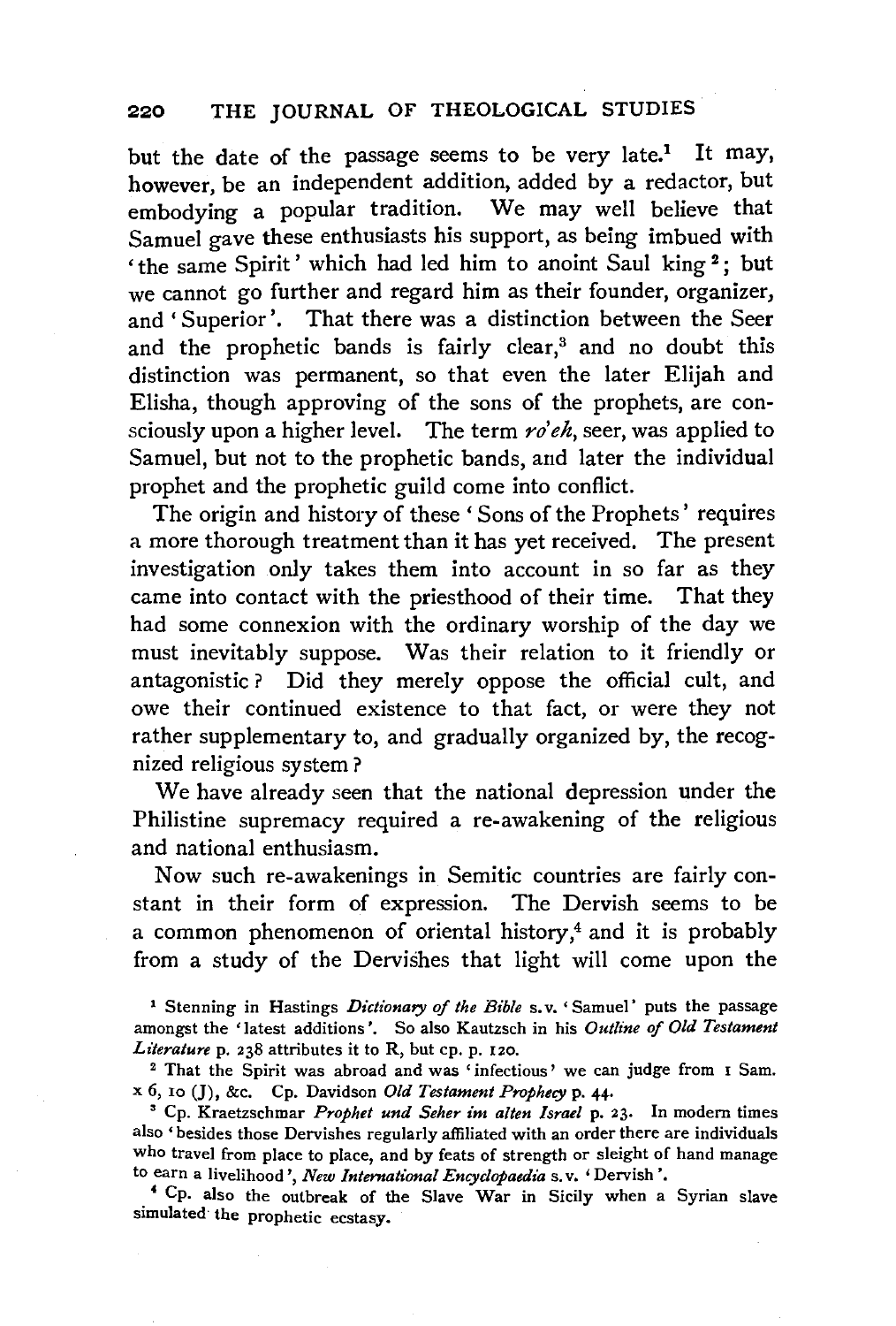vexed problem of the origin of the prophetic bands in Palestine. The biblical narratives give several intimations that these were 'nomadic' in appearance and in sympathy, and so presumably in origin. The occasion, then, of their appearance was foreign oppression. But does this also supply an adequate reason for their continuance? Did they remain merely as a 'standing army' of religion,<sup>1</sup> prepared for the emergencies of foreign invasions into the social and religious life of the nation ? we do indeed find such a living protest against foreign and civilizing corruption, but that rather in the sect of the Rechabites, who were avowedly nomadic and primitive. If the sons of the prophets had been of such a character, there would have been little room for the Rechabites. It would seem that these prophetic companies gradually lost their ' nomadic' character and came more into line with the ordinary religion of the day.

We know that on their first appearance in the biblical record the sons of the prophets are connected with the service of the high place. They seem to seek their inspiration not only from their musical instruments,<sup>2</sup> but also from the sacred locality. Thus it is scarcely accurate to speak of them as 'wandering freely about the country'.<sup>3</sup> There was something definitely 'local' in their origin, and in this they resembled the priests who were primarily 'servants of the shrine'.

We have already intimated-in our account of Samuel-that the ordinary conceptions of the *personnel* of the Canaanite sanctuaries, subsequently Israelite, require enlargement.<sup>4</sup>

Wellhausen's supposition that 'prophetic bands' existed amongst the Canaanites has been scouted as being unsupported by evidence. It is also said that Israel would not be likely to take over such an institution ' ready-made from her enemies'. But Wellhausen's assertion may be partly warranted by the facts of Semitic civilization.

Amongst the Phoenicians,<sup>5</sup> a race akin to the Canaanites both

<sup>1</sup> Piepenbring in his *Histoire du Peuple d'Israël* p. 117 calls them Israel's Salvation Army. <sup>2</sup> Cp. the *sikr* of the Dervishes.<br><sup>2</sup> Cp. Frazer Adonis, Attis, and Osiris p. 68.

<sup>4</sup> Cp. also 1 Sam. ii 36, which seems to contrast the regularly installed priesthood with the hangers-on of the sanctuary.<br>5 The Tyrian Baal has both priests and prophets. Cp. 1 Kings xviii, 2 Kings x.

Lagrange *Origines Sémitiques* ch. vi ' Les personnes consacrées', quotes an inscrip-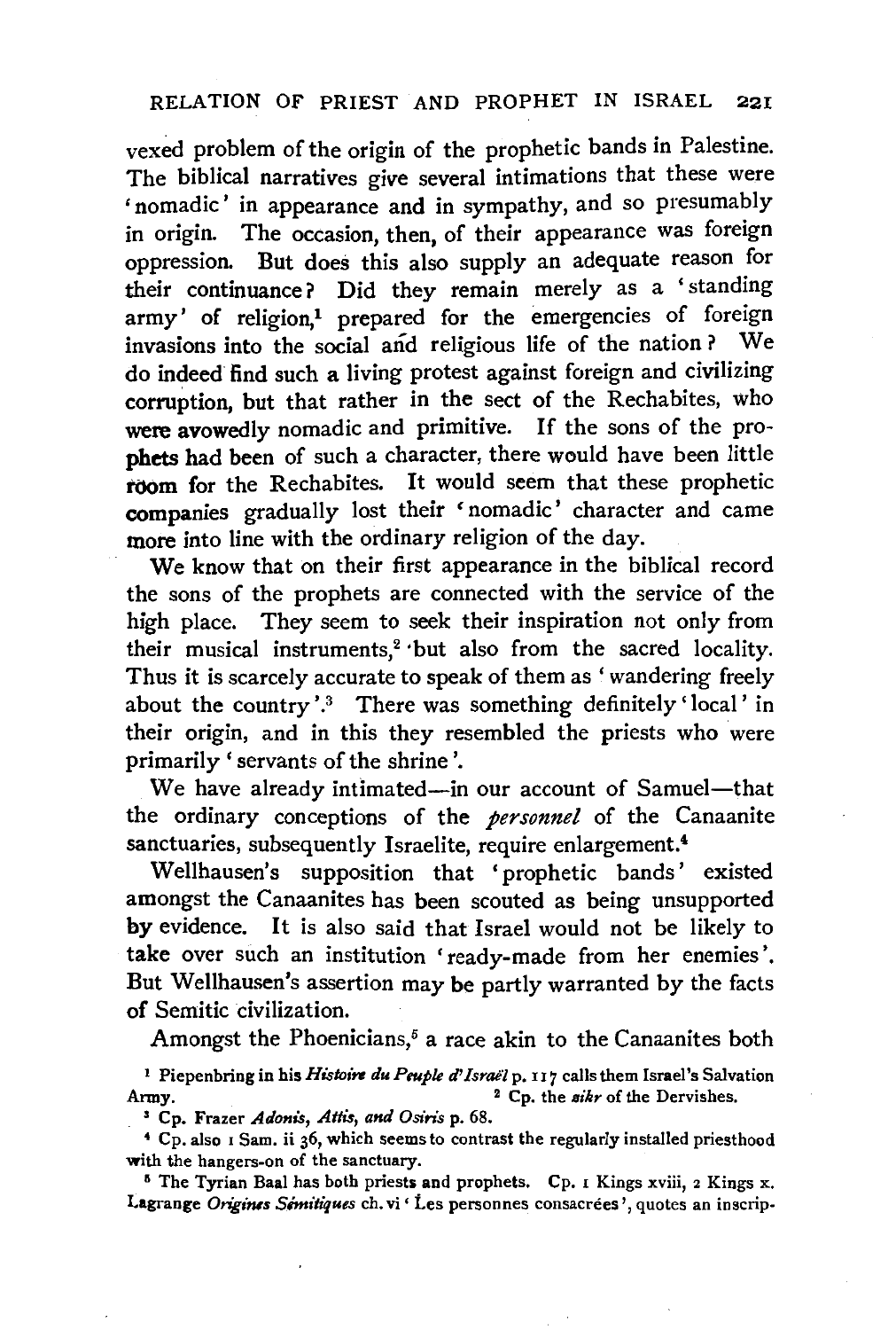in origin and in civilization, we find a numerous temple 'service'. In Ahab's time we have the 400 prophets of the Tyrian Baal supported by Jezebel. We know also from modern travellers in Syria and Arabia,<sup>1</sup> that there are many 'holy men' who are in attendance at the various holy places in addition to the regular priestly guardians. In Babylonia<sup>2</sup> the priesthood was also a very comprehensive body, and haruspices, exorcists, and chanters all went to swell its ranks.

Does this evidence lead us to suppose the identification of ' sons of the prophets' and the *kedeshim*<sup>3</sup>--those persons who are represented in the Old Testament<sup>4</sup> as marking the climax of heathenish worship? Such a conclusion is by no means inevitable. What we may say, however, is, that we have sufficient evidence for supposing that the sons of the prophets as an institution were favoured by the official priesthood, and may in some sense be regarded as supplementing that body. The Israelites had within their knowledge many precedents for adopting inspired persons or 'holy-men' amongst the personages of their religious cult. We saw at the outset how the history of religion involves a gradual authorization of the media for ascertaining the Divine will, and how the Israelite priesthood and sacred oracle owed their existence to such a ' recognition '. But we are nowhere told that the priesthood' spoke in ecstasy'. Their methods would be almost entirely mechanical, and the answer by Urim seems to have been either 'Yea' or 'Nay'. The phenomenon of 'possession' required official acceptance, if it was to prove of national utility.<sup>5</sup> Such recognition was

tion of Citium as including priests, barbers, scribes, sacred women, and' *qedichtm'*  = ! chiens, cp. Deut. xxiii 18; but he questions the identity of *kalabu* and *kemarim.*  Lucian mentions Syrian prophets in connexion with the temples. 1 Cp. Curtiss *op. cit.* for Syria, &c.

2 For Babylonia cp. Lagrange *op. cit.,* and Jastrow *Religion of Babylonia and Assyria.* Ebers *Aegypten und die Bucher Mosis* p. 341 f notes the existence of prophets amongst the Egyptian priesthood.

s Professor Kennett seems to so identify them, ap. Frazer *Adonis, Attis, and Osi'ris* p. 64 n. 6.

' Only by the Deuteronomist, cp. I Kings xv 12, r Kings xiv 24, xxii 47, 2 Kings xxiii 7; cp. also Deut. xxiii 17, 'wages of a dog', and Josiah's reformation in 2 Kings xxiii 7.

<sup>5</sup> In Greece the Pythoness of Delphi became the established oracle. At its best period that oracle was 'the conscience of Greece'. It is noticeable that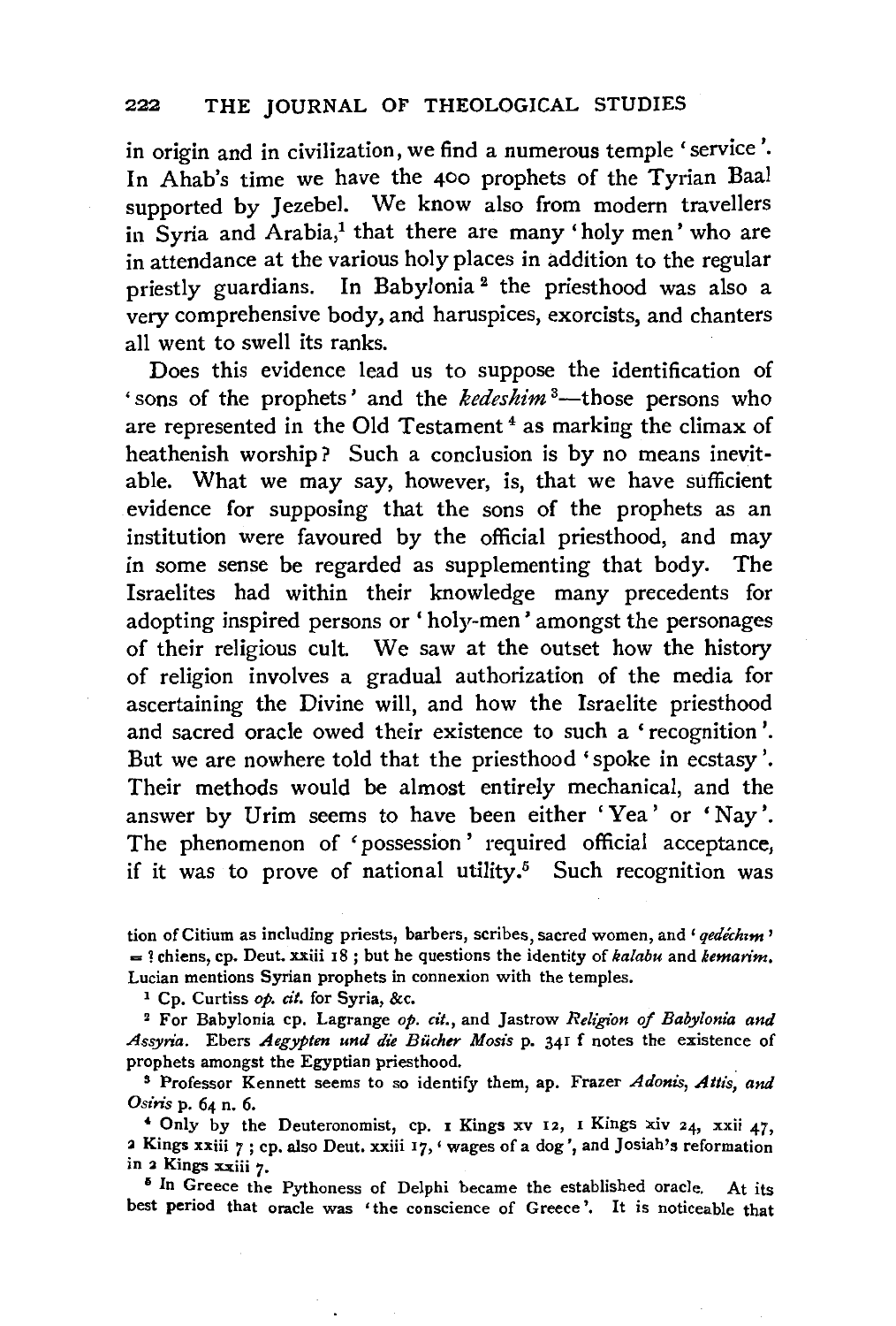actually given in the support and approval of the regular established ministry. So then, whatever their origin, the sons of the prophets became an integral part of the religious system of Israel. The children of the Spirit became in their turn an institution, and no doubt, by so doing, declined in some degree from their original virtues.<sup>1</sup>

3. We have said that king and prophetic guild were both manifestations of the same spirit of awakening, and king and prophet are very often found in contact throughout the history of Israel.<sup>2</sup> Sau1 bears many signs of affinity to the wild sons of the prophets, and no doubt they worked together for the salvation of their country.

With the priests Saul's relations were not so happy. We have no reason for supposing that the priests objected to the establishment of the monarchy,<sup>3</sup> but it seems that some of them at least transferred their allegiance from Saul. The Urim which had advised him so often in the conduct of his battles gave him now no response, and he could ascertain nothing either by dreams or from the prophets. In despair he turned to the ' black magic' of the wise woman of Endor, but only to be assured of his defeat.

While Saul was deprived of the support of the priestly oracle, we find that David was answered by it through Abiathar, the survivor of the massacre at Nob.<sup>4</sup> And after Saul's death David is told by the oracle to go up to  $Hebron<sub>1</sub><sup>5</sup>$  and again, to wait

Apollo, the god of War and Inspiration, has many attributes in common with Yahweh.

<sup>1</sup> In Asia Minor an interesting parallel is to be found. Cp. Ramsay in Hastings *Dictionary of the Bible* s. v. ' Religion of Greece' on the *Hieroi* : ' The peculiar relation of the *hierodouloi* to the *Hieron* gave a power to the latter which was alien to the Hellenic spirit .... The relation of the *hieroi* to the *Hieron,* and their service at the *Hieron,* seem to have been more a voluntary matter.'

<sup>2</sup> In Phoenicia there was a close relation between the monarch and the temple cultus (e.g. Hiram). Frazer *op. cit.* p. *67* gives an instance of inspired royal pages at Byblus in the narrative of Wen-Ammon. The king was a sacred personage, and the prophets also were ' men of God '.

s The priesthood at Nob shewed David hospitality because he was 'on the king's business', 1 Sam. xxi 2.

' 1 Sam. xxx 7-8. David seems to have been the favourite of the priesthood as against Saul, the elected of the prophets, and it is possible that Levi and Judah were always connected, as being' N. Arabian' tribes.

 $^*$  2 Sam. ii 1.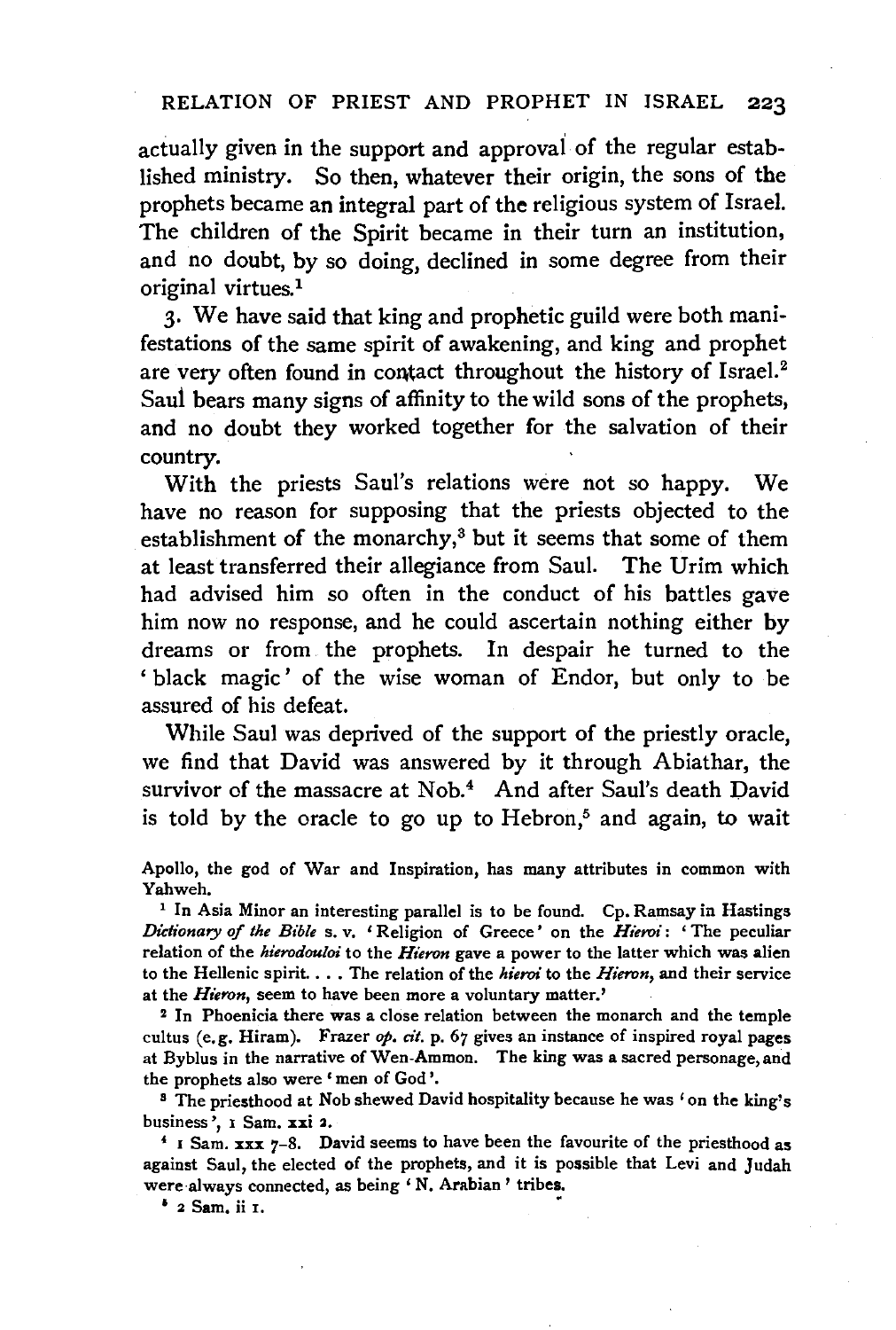for the rustling of the mulberry trees before attacking the Philistines in the valley of Rephaim.1

The establishment of the Ark at Jerusalem was a masterstroke of policy on the part of David, for the Ark was at the least a symbol of Yahweh's presence. The recovery of this ancient object of veneration was the occasion for an outburst of religious enthusiasm on David's part not unlike that which had numbered Saul 'among the prophets'. David gave his support to priest and prophet alike. Gad the Seer, Nathan the Prophet, Abiathar and Zadok the Priests are all under royal patronage. David takes Nathan's advice on the subject of the building of the Temple-though the exact form of the advice is hard to determine<sup>2</sup>—and it was Nathan who rebuked David for his sin with Bathsheba. The priestly oracle seems to have been responsible for the blood-revenge taken upon Saul's sons, as the cure for the famine<sup>3</sup>; while 'the prophet Gad, David's seer', discovered the cause of a pestilence in David's numbering of the people.4 The anointing of Solomon was performed by both 'Zadok the priest and Nathan the prophet'.<sup>5</sup>

So at Jerusalem the priest and the prophet seem to start on equal terms,<sup>6</sup> both under the patronage of the reigning monarch. But the subsequent actions of the monarchy must have been largely responsible for the breach between priest and prophet soon to come. The royal patronage was not an unmixed blessing. The priests became the servants of the king.<sup>7</sup> This sometimes

1 2 Sam. v 24.

<sup>2</sup> 2 Sam. vii 1-12, 14-29. 'Deuteronomistic redactor perhaps founded on an exemplar furnished by the Jerusalem-Source', Kautzsch *Literature of the Old Testament* p. 239.

 $3$  2 Sam. xxi  $1-15$  (Jer.).

• 2 Sam. xxiv 1-25, 'a passage of unknown origin', Kautzsch *loc. cit.* Budde

 $5$  I Kings i 45, 'from a Judahite history of David of the tenth or ninth century', Kautzsch.

<sup>6</sup> But note that in Judah, although we have individual prophets and seers, there is no mention of ' prophetic guilds'.<br><sup>7</sup> In Jerusalem the king seems to have been regarded as specially sacred.

Perhaps there was a Canaanite tradition to that effect. The strange figure of Melchizedek may represent the old Canaanite priest-kings of Jerusalem. So David, making Jerusalem his capital, secured a like veneration for the Davidic dynasty. Professor Kennett has suggested that the *Molech* of 2 Kings xxiii 10 may have originally been the human king regarded as an incarnate deity. Cp. Frazer *Adonis, Attis, and Osiris* p. 401 ff.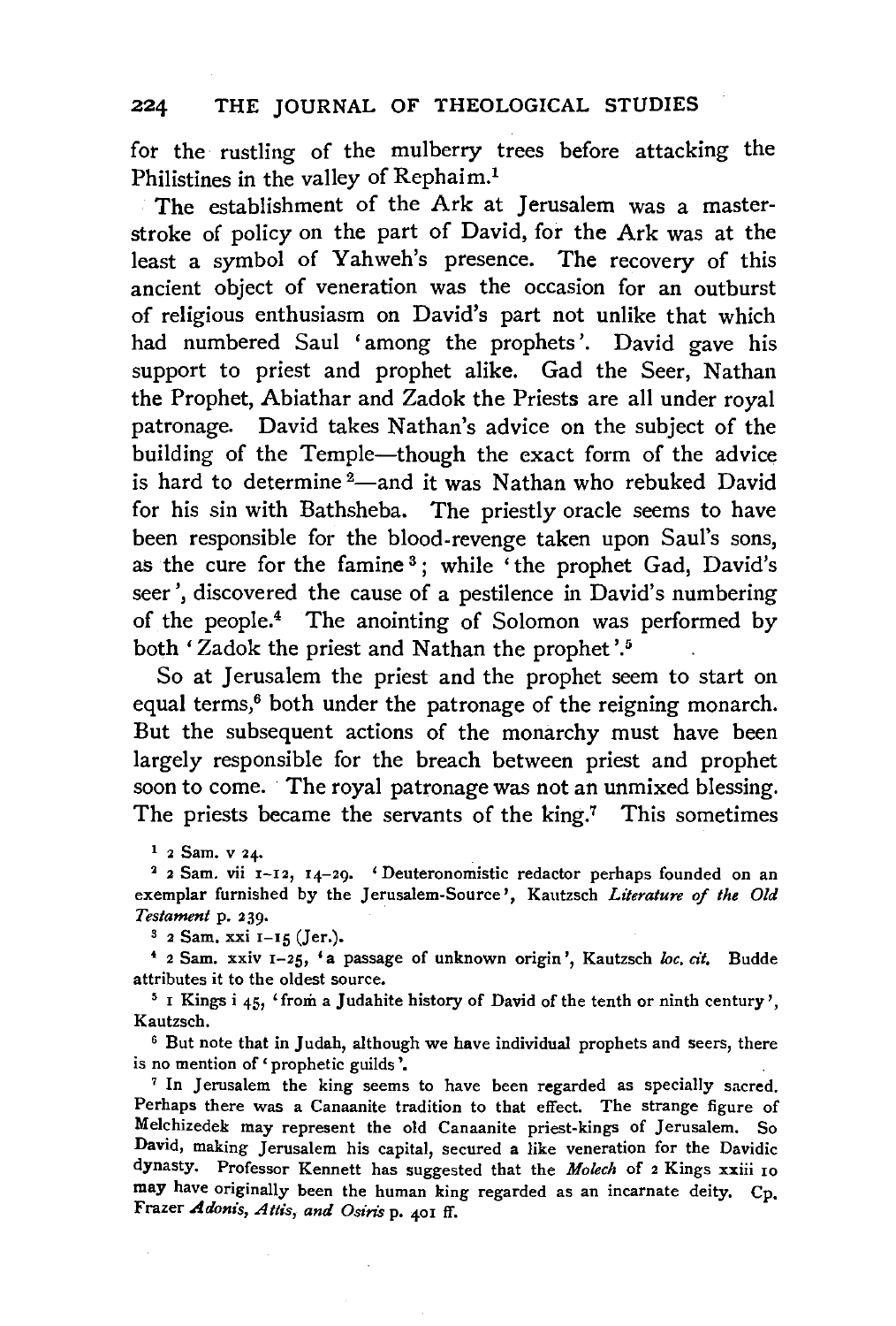brought them high political office, as under Solomon; but the kings often treated the priesthood arbitrarily; probably, however, with some good political reason. Thus Solomon changed the family of the Jerusalemite priesthood, and Jeroboam made his own arrangements for the royal sanctuaries of the northern kingdom. It is not easy to see what was the exact relation of these ' royal ' sanctuaries to the rest, but the king's preferential treatment would have great weight with the nation at large.

The prophets also were, correspondingly affected. With the royai patronage of a portion, at any rate, of the priesthood came a similar patronage of some part of the prophetic guilds. So best can we explain the royal prophets of ·Ahab who joined in opposition to Micaiah the son of lmlah. The prophets in the king's pay would naturally try to please their patron, and their prophecies would tend to be merely the reflexion of his wishes, in anticipation of his rewards. So then, in the prophetic guilds we probably get the starting-point for the ' false prophets ' denounced in the canonical prophetic writings.

4. The division of the kingdom was not without its relation to prophecy.1 The Ten Tribes had prophetic approval when they abandoned Judah to its despotic king with his synthesis of religions. Both the actual separation and the fact that Judah did not go to war with the new kingdom are attributed to the inspiration of the prophets, in the one case to 'Ahijah, the Shilonite', in the other to 'Shemaiah, the man of God'.<sup>2</sup> These were probably individual prophets of some renown, and Ahijah seems to have been the Samuel of the Northern Kingdom. We hear of him again in connexion with the sickness of Jeroboam's son.3

If, then, the Northern Kingdom was founded with a more or less definite charter of liberty, we can well understand that the king would never be allowed to assume the absolute power of an oriental despot without considerable opposition. He could never entirely disregard either the religious or the social traditions

VOL. XI. Q

<sup>&</sup>lt;sup>1</sup> Cp. Kent *History of the Hebrew People* ii p. 47 : 'The prophets favoured the division, because they hoped in the new kingdom to be able to realize their ideals.'

 $^2$  I Kings xi 29, xii 22. There is considerable doubt about the date of these narratives in their present form, but the evidence seems to be cumulative.

 $3$  I Kings xiv  $I-I8$ .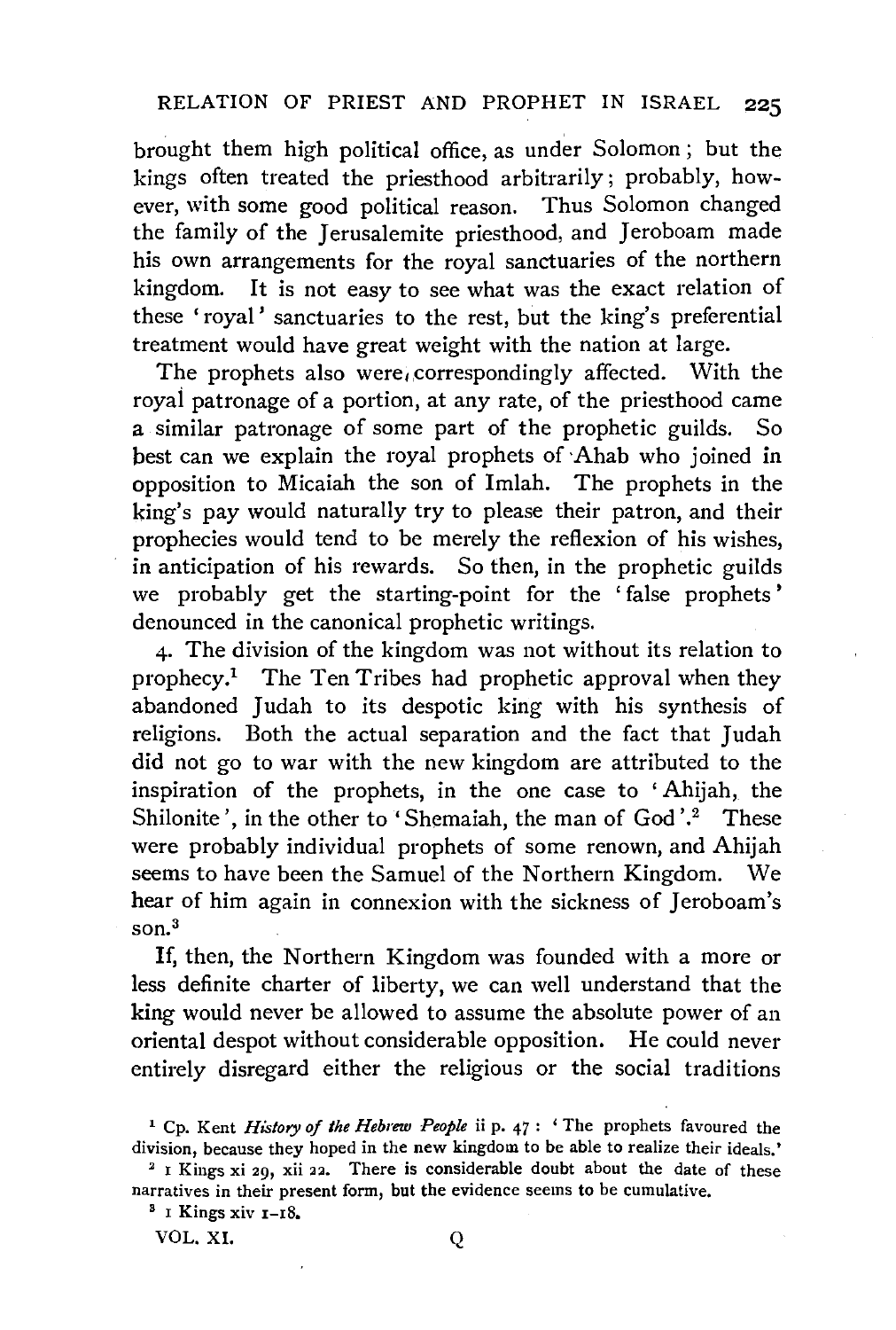of his realm. It is in connexion with the resistance to such an attempt that we next meet with prophetism in the Northern Kingdom. The disaffection under Ahab and Jehoram differed only in degree from that under Solomon and Rehoboam. In Elijah the Tishbite we have a solitary figure,<sup>1</sup> consciously isolated from the official religion of his day, but not by any means the sole survivor of Yahweh worship in Israel. He rebuked the reigning monarch not only for his religious but also for his social policy. Of his relation, however, to the regular priesthood of the kingdom we are told nothing.<sup>2</sup> We can surmise from his complaint that ' the children of Israel have thrown down God's altars', that he was lamenting a persecution of those priests who remained faithful to Yahweh ; while his mention of the slaughter of 'the prophets' must surely refer in part to members of the prophetic guilds-for we know that Obadiah at this time hid no less than 'an hundred men of the Lord's prophets', to save them from Jezebel's persecuting zeal. No doubt there were many amongst the priests and amongst the prophets who refused to recognize the Tyrian Baal, or combine his worship with that of Yahweh. The appearance of the foreign god produced a division in the ranks of cultus and people alike, and it was Elijah who realized that a *via media* with state support was impossible for true religion.

Whatever estimate<sup>3</sup> we may form of Elisha, it is obvious that his methods were very different from those of Elijah.<sup>4</sup> This, no doubt, was due to the fact that active persecution had ceased, and that Elijah's principles had gained some acceptance. His revival had been at any rate partially successful. The air was cleared by the storm, and the still small voice could now be heard.

Some would see in the 'call' of Elisha by Elijah a graphic

1 Elijah bears many points of resemblance to a modern Mahdi. Note that he is not called *nabhi* except in 1 Kings xviii 22.

<sup>2</sup> Elijah still seems to hold a 'local' idea of Yahweh, and goes to Horeb as Yahweh's favourite sanctuary.

<sup>3</sup> Dr Cornill is very bitter against Elisha, calling him ' demagogue, conspirator, revolutionist, and agitator ', *Hebrew Prophecy* p. 33.

<sup>4</sup> Elisha, like the prophetic guilds, was an adviser in war. Cf. Lord Cromer, of the Mahdi Wad-el-Nejumi: 'He was the Khalid of the Prophet's wars. He it was who prepared the stratagem which annihilated Hicks. He it was who crept silently round the shallow mud beyond the crumpled ramparts of Khartoum', *Modern Egypt* ii 65.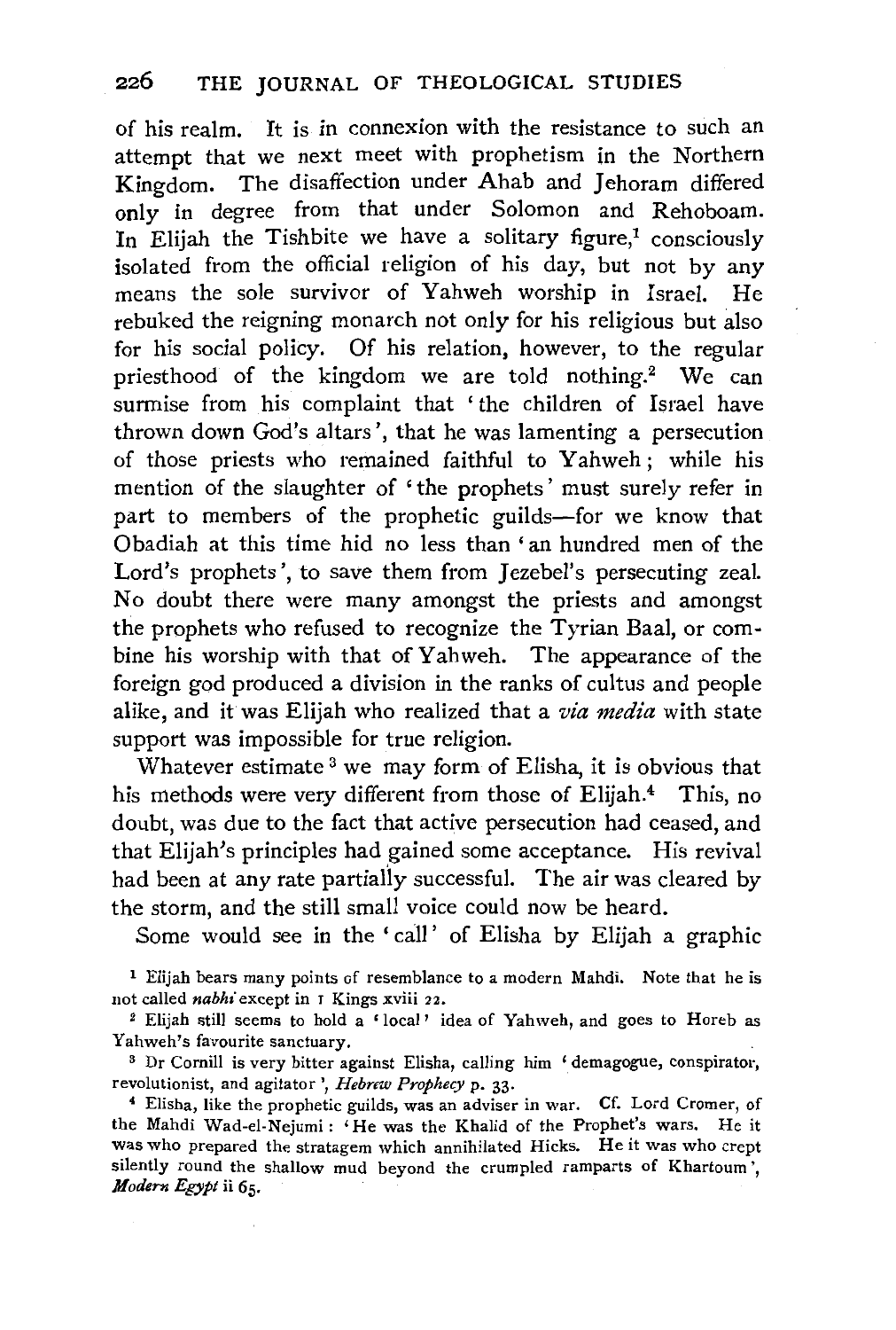illustration of the ordinary manner of admission to the prophetic guilds.<sup>1</sup> On such a view these communities were nothing else than disciples of great individual prophets, and owed their existence to that fact. But this theory obviously does not cover all the circumstances of the case. Elisha was chosen not only to be a disciple, but also to be the successor of Elijah.<sup>2</sup>

That Elisha came into close contact with the prophetic guilds is plain from the Biblical narratives.<sup>3</sup> They recognized him as the. successor of Elijah, of the same spirit, though outwardly differing in many respects. The sons of the prophets do not strike us as being flourishing communities in Elisha's day. Perhaps their poverty was due to the fact 'that the royal support was now withheld from them. They still appear in connexion with local sanctuaries, and they seem to have been residential corporations.4 No doubt after the persecution of Jezebel they required such careful encouragement and supervision as Elisha could give.

Of the priesthood at this period there is no mention.<sup>5</sup> It is probable that Yahweh's altars were not yet all restored, and the dispossessed priests may have joined in the disaffection against the ruling dynasty.

The revolution of Jehu had for its excuse the extermination of Baal-worship, and so was able to draw upon the more rigorous worshippers of Yahweh for their allegiance and support. Thus Elisha sends 'one of the sons of the prophets' to anoint Jehu to be king over Israel. And Jehu himself actively solicited the support of Jehonadab the son of Rechab.<sup>6</sup>

Amongst those whom Jehu slew in Jezreel are mentioned 'the priests of Ahab'.<sup>7</sup> These may not have been actually servants

1 Cp. Sanday *Oracles of God* p. 90 : ' A group of young men would gather round some commanding figure-a Samuel or an Elisha-and would not only record or spread the knowledge of his sayings and doings, but seek to catch themselves something of his inspiration.'

2 In 2 Kings i the sons of the prophets do not say 'our master' but 'thy master'. Cp. 1 Kings xix 16 'to be prophet in thy room'·

s The modern ' convents' of Dervishes are obedient to a Sheik or Elder ; and in <sup>2</sup>Kings iv 38 and vi J we read ' they sit before Elisha '.

4 Their connexion also with war is still preserved. Cp. 'the Ahab source', 2 Kings xx 13, 35.

5 That Elisha took part in religious festivals may be perhaps inferred from 2 Kings iv 23 'Wherefore wilt thou go to him to-day? It is neither new-moon nor sabbath '.

 $6$  2 Kings x 15, 16.  $7$  2 Kings x 11.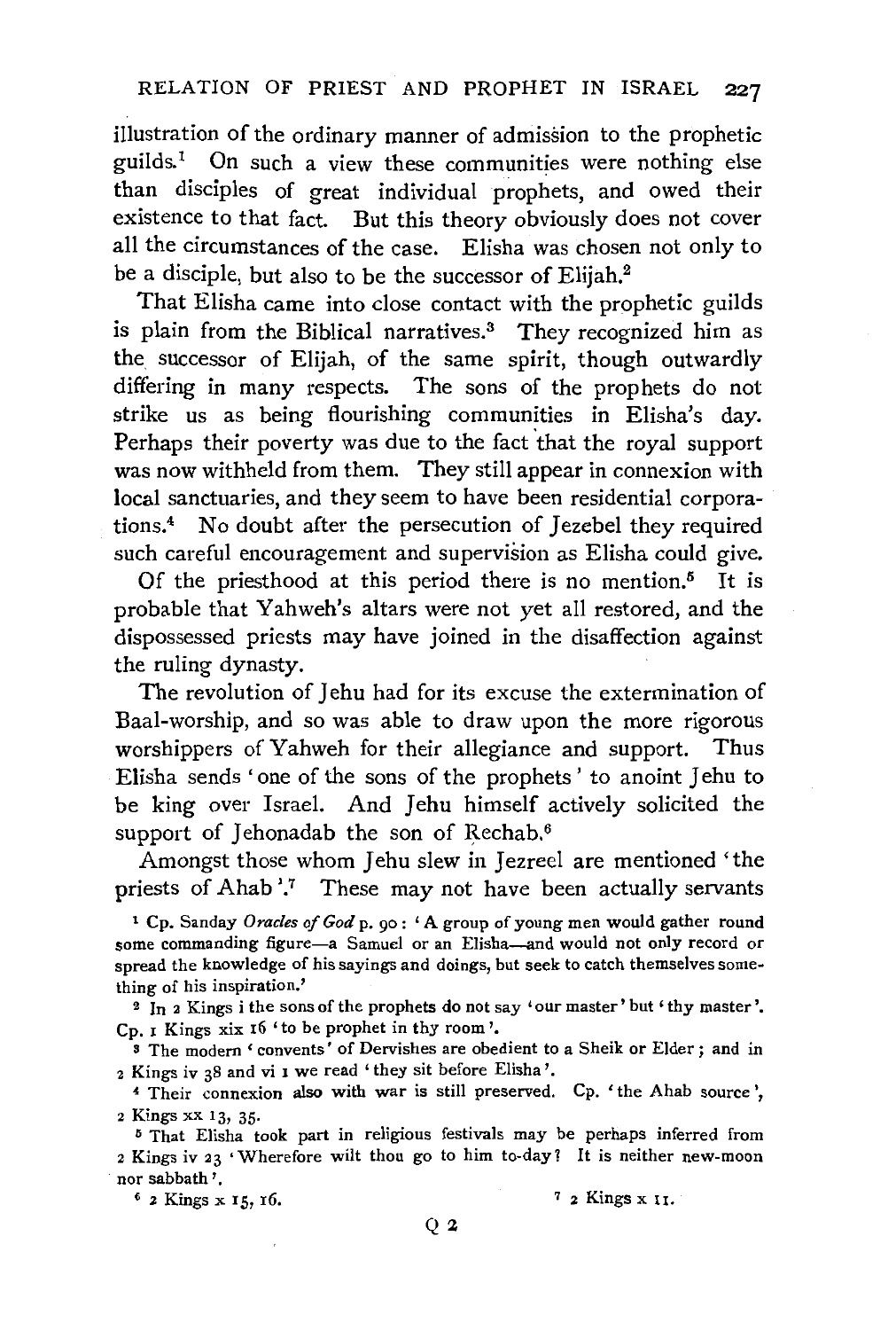of the Tyrian Baal, but only those who allowed his worship to co-exist with that of Yahweh. In the account of the 'solemn assembly for Baal ' at Samaria 'all the prophets of Baal' and ' all the priests of Baal' are said to have been put to death.<sup>1</sup> Perhaps also amongst these were included the lukewarm adherents of Yahweh who bowed themselves in the house of Baal.

The Elisha narratives might lead us to suppose that the relations between prophet and prophetic guild in the Northern Kingdom were always most amicable; but there is another side to the picture. The story of Micaiah, the son of Imlah, $2$  is only further significant of what we have already suggested, that prophetism in Israel was now 'divided against itself'.3 On the one hand, we have the servile company of royal prophets with one voice urging Ahab to go up to battle, and emphasizing their advice with extravagant symbolism. On the other hand we see the solitary prophet uttering his gloomy warning, only to be relegated to a dreary confinement.

Now it is to be noticed that, whereas Ahab was obviously persuaded by the prophetic band, yet Jehoshaphat, the king of Judah, declined to be so deceived. Perhaps he detected the note of uninspired adulation in their unanimous prophecy. We may well ask, however, what was his experience of prophetism in his own kingdom? Jehoshaphat himself was a more loyal adherent of Yahweh than was Ahab,<sup>4</sup> and the question naturally arises whether this was not due to the influence of the prophets in Judah. But history gives us no information as to the state of

1 2 Kings x 17-28. 2 I Kings xxii. 3 Skinner, I *Kings* (Cambridge Bible), says on xxii 8: 'The passage is important, as the first instance of *a cleavage in the ranks* of the prophetic body, which runs through the whole subsequent history of the movement.' Note further in ,the anecdote of Eldad and Medad Num. xi I7, 25 ff (E, perhaps of this period): (1) 70 elders are thrown into a condition of rapture; cp. the nebi'ismus; (2) Eldad and Medad are inspired 'in the camp', i.e. away from the sanctuary ; (3) the prophecy has a practical purpose, a national utility. This narrative probably represents the birth of a new prophecy distinct from the old cultus prophecy. The controversy as to the status of this new inspiration is settled by the reply of Moses in v. 29: 'Art thou jealous for my sake! Would God that all the Lord's people were prophets, that the Lord would put his spirit upon them.' So there may have been an 'irreligiosa sollicitas' for the established prophecy in Northern Israel.

' It is possible that he was compelled to join Ahab in the expedition as being a vassal-king.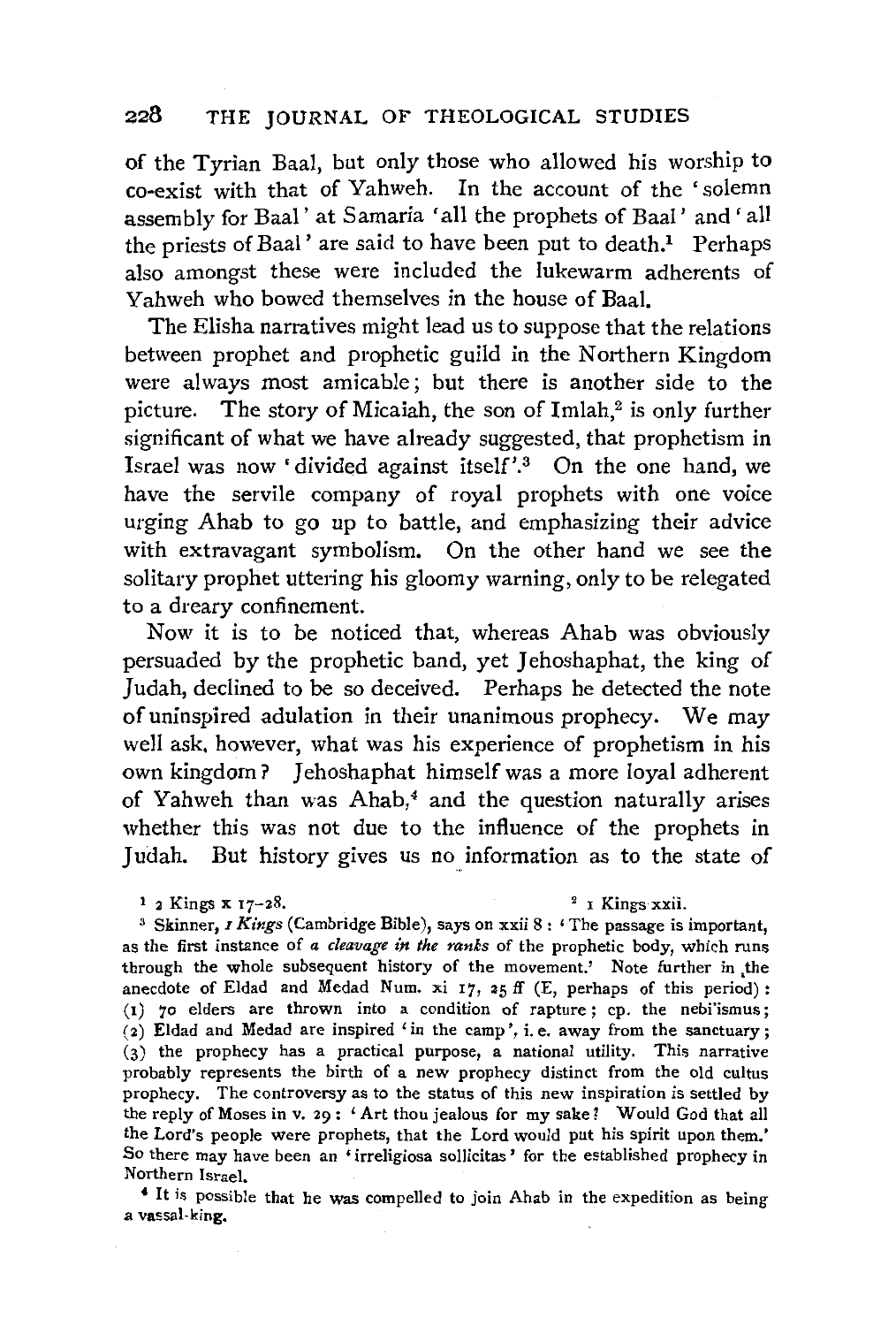prophetism in Judah at this period. The Chronicler has sought to remedy this defect by inserting occasional notices of prophetical advisers to the monarchy.

Two points, however, are to be noticed in regard to the slight history of this period. First, we read that Asa undertook certain religious reforms in the course of which 'he put away the *kedeshim*  out of the land'.<sup>1</sup> Secondly, in the revolt against Athaliah, the daughter of Jezebel, it was the priesthood of the Temple that took the leading part, and not, as in the Northern Kingdom, the prophets. The inference to be drawn from these two facts is that the ordinary Temple cultus at Jerusalem was too powerful to allow of the existence of such guilds of the prophets as we meet with in Northern Israel. Possibly also in the earlier period their place was taken by the *kedeshim*.<sup>2</sup> The Temple was built according to Phoenician models, and Tyrian fashions may have been in vogue from the first. Asa put away the *kedeshim,* and his son, Jehoshaphat, realized the value of the true prophets of Yahweh. Possibly the two facts are not entirely disconnected.<sup>3</sup> It is not unlikely also that while the Temple worship was of such a character, there was, as in the days of Eli, no 'widespread' or 'open vision'.<sup>4</sup> It is not certain, however, that the abuses which Asa did away with were connected with Yahweh worship.5 They may have been merely the accompaniment of foreign cults.

But at least this is clear, that the priesthood was responsible, aided by the king, for the gradual improvement of religion in Judah. We are not told that Jehoiada met with opposition from his fellow-priests, or that he was unique in his desire for reforms. It must be remembered, however, that the Temple priesthood was not the only priesthood in Judah,<sup>6</sup> and it has been thought that the apparent slackness in repairing the Temple fabric in the

<sup>1</sup> I Kings xv 12.

<sup>2</sup> Cp. 1 Kings xiv 23, where *kedeshim* are mentioned with 'high places, pillars, and *asherim*' in the time of Rehoboam.

<sup>3</sup> I Kings xxii 47. Jehoshaphat also, we are told, 'put away the remnant of the kedeshim'.

4 The Judaean narrative is generally assigned to the reign of Jehoshaphat, so that ' prophecy' cannot have been entirely non-existent.

5 But cp. Deut. xxiii 18, 19, in connexion with Yahweh worship, 'the wages of a dog'.

• Deut. refers to 'priests of the high places', and Kings to the *kemarim,* ' the idolatrous priests ', and ' the priests out of the cities of Judah '.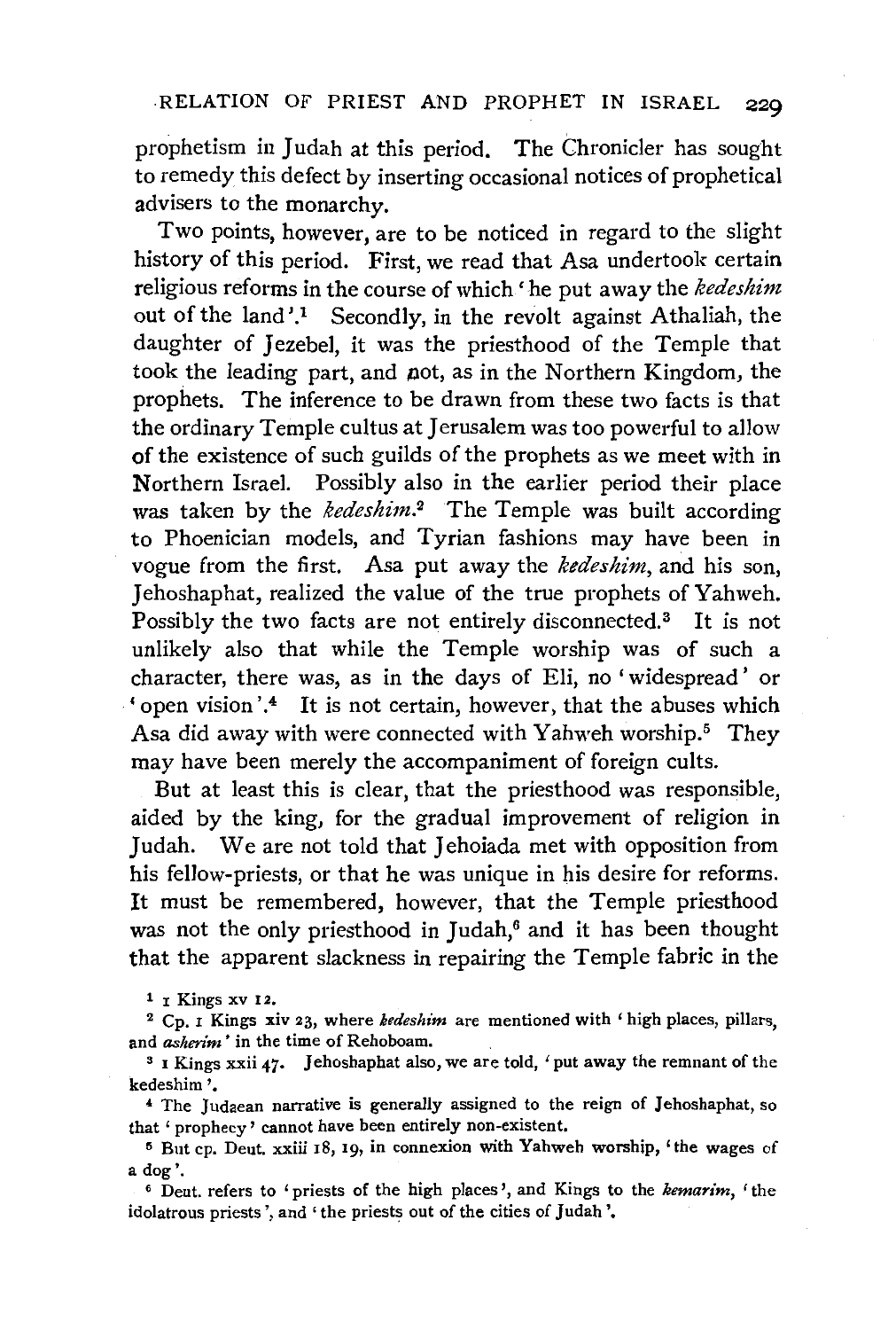reign of Jehoash was due to the fact that the local sanctuaries claimed their share in the priestly dues.

Amos tells us that the shrine of Beersheba was famous even in the northern kingdom. This fact suggests the idea that the separation of the kingdoms did not preclude an occasional union in worship. Amos may have gone to Bethel in a pilgrim company. And it may be also that sacred pilgrimages brought prophetic ideas into Judah in the days of Elijah and Elisha and the prophetic guilds. The priest of the south may have learnt from the prophet of the north.

Before proceeding to deal with the writing prophets of the eighth and following centuries it may be as well to summarize a few of our conclusions. In the first place, we saw that *the priestly oracle* was the regular but not the only means of consulting the Divine will. From early times prophetism is to be found in the individual seer, and in the companies of the sons of the prophets, who come into prominence at a time of national and religious distress. Secondly *a gradual recognition* of prophecy coeval with the transition from nomad to peasant takes place. The prophet comes to be regarded as a necessary part of the cultus. In politics and in war his advice is ever in demand. Royal patronage and official sanction make him too often a mere institution of the palace, or the complement of the ordinary priesthood. Hence a *division* appears in the ranks of prophecy -accentuated in the northern kingdom by persecution-between true and false prophet, between the professional adviser and the man directly raised up by God. From the days of Elijah and Micaiah onwards, true prophecy becomes less magical and institutional in character. Prophecy grows to be mystical and ethical, though it never so far forgets the circumstances of its origin as to lose touch with the national life. The prophet, as we shall see, was no mere quietist.

*5.* It is certainly true that Amos, at any rate, was no dreamer of the desert. When told by Amaziah, the royal priest, not to 'prophesy at the king's sanctuary, he gave as his answer, 'I was no prophet, neither was I one of the sons of the prophets; but I was an herdman, and a dresser of sycomore trees: and Yahweh took me from following the flock, and Yahweh said unto me, Go prophesy unto my people Israel'.<sup>1</sup> Reflexion in the prophet's

1 Amos vii 14.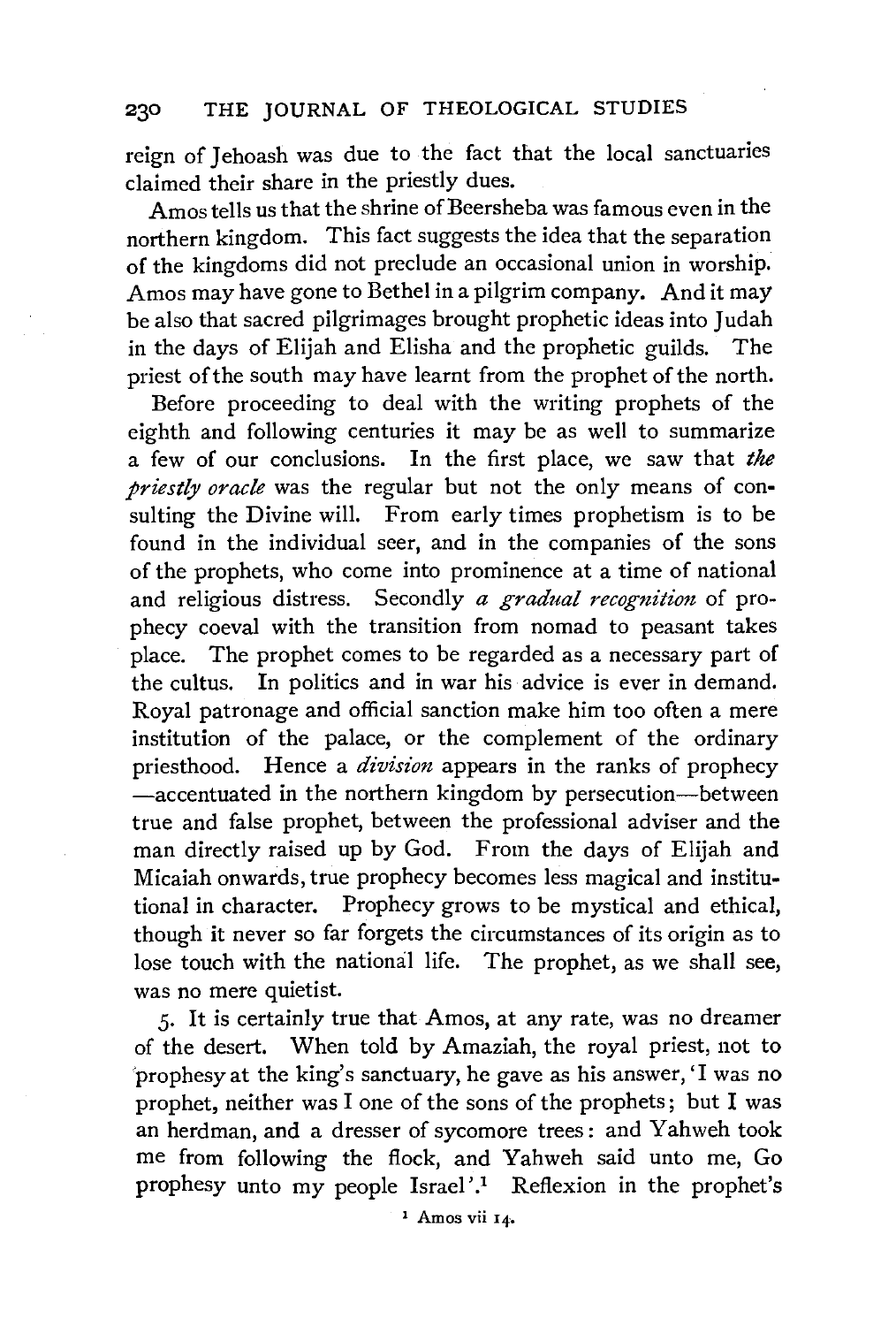mind does not, in this case, end with itself, but issues in bold and prompt action, sending the prophet even beyond the borders of his native country.

Two points are to be noticed in the meeting between Amaziah and Amos. First, that the king's priest suspects this strange prophet of being a political revolutionary. There was every excuse for such an estimate, for the reigning dynasty was the result of a revolution in which the prophets, such as Elijah and Elisha, had taken no small part. Perhaps this is what Amos refers to, when he says 'I am no prophet', i.e. his object is directly ethical, and not to be accomplished by the political intrigue that was associated with prophets in the northern kingdom. Amos has received no command for the anointing of kings or for the destruction of dynasties. He is conscious of a higher message to proclaim to Israel. And he is conscious also of a high vocation, being no 'son of the prophets', no member of their guilds. He is no professional prophet to cultivate the art and receive fees for services thus rendered.<sup>1</sup> Such is the apologia of Amos to the king's priest. Like Socrates he had the  $\theta \epsilon \hat{i} \phi \nu \tau \iota \pi d\theta$ os which differentiated him from the ordinary teachers of the day. And, again like Socrates, he must have had a disciple who wrote down the substance of his teaching.<sup>2</sup>

Let us see what mention these writings make of the priests and prophets in Israel. Looking back over the history of the nation Amos says<sup>3</sup> that Yahweh 'raised up of their sons for prophets and of their young men for Nazirites',<sup>4</sup> but that they 'gave

1 Cheyne in *Encyclopaedia Biblica* s. v. 'Amos ', says that Amos scorns the idea of being one of the *bene nebi'im.* Harper, however, in his *Amos and Hosea* p. cvii says : ' We do not understand that this statement indicates on the part of Amos an utter contempt for the order of *nebhi'im*.  $\ldots$  He himself uses the technique of pre-prophetism, which had long years been taking form.'

<sup>2</sup> Budde *Religion of Israel* p. 131 regards the 'writing' of the prophets as due to their failure to impress the people by oral speech. By the time of Amos a prophetic diction seems to be already developed.<br><sup>3</sup> Amos ii  $11-13$ .

4 The Nazirites were perhaps included in the companies of *bene nebi'im.* Their origin, no doubt, was martial. Arab warriors still leave their head unshorn during a war of revenge. Samson was not ordered to abstain from wine. Perhaps the later Nazirites undertook to abstain from wine as a 'Canaanite' product, and the consecrated warrior became the ascetic nationalist, as Yahweh became less prominently the God of War. On the sanctity of the head cp. Frazer *Golden Bough* i 362 ff. It seems probable that many of the Hebrew priests allowed their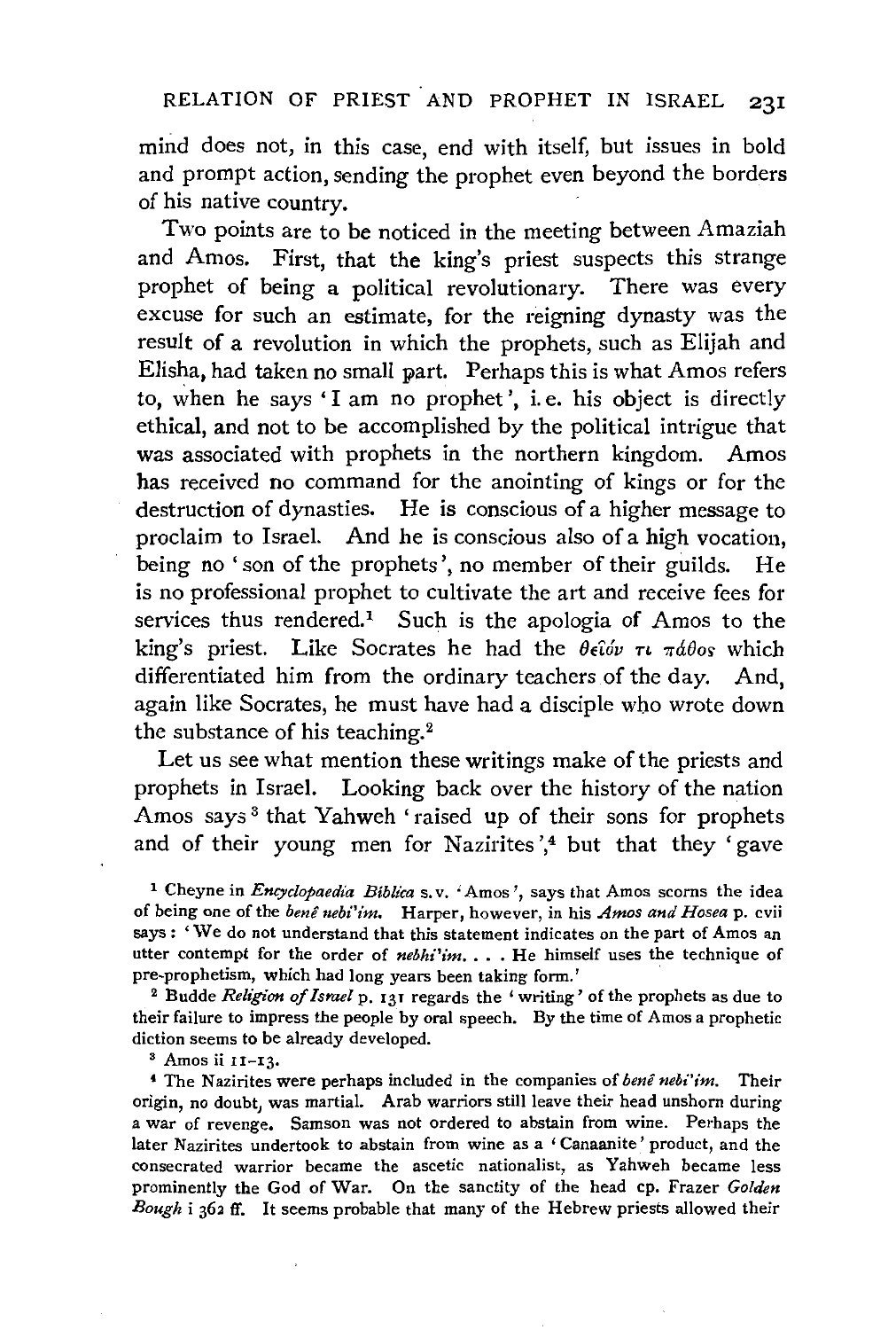the Nazirites wine to drink, and commanded the prophets, saying, Prophesy not'. Thus the prophet tells the people that they are responsible both for the perversion of the Nazirite and for the stifling of prophecy, the popular cultus and system of patronage being, no doubt, to blame. Of the priests Amos says nothing directly. He denounces Amaziah, the king's priest, personally, but of the priesthood in general he says nothing in set terms. The sacrificial system, however, comes in for his strongest rebukes, and in this no doubt he is attacking the priests of his day. Sacrifice, as we have seen, was intimately connected with the giving of the oracle.1 But in the sacrifices which Amos denounced the oracular element was by no means uppermost. They were simply licentious feasts with devotion as their excuse. Hence it is the 'altars' of Israel which are more especially denounced. Finally, amongst the worst punishments which the days to come will bring is a famine-not such as the 'Baals' were supposed to bring-of bread and of water, but' of hearing the words of Yahweh '.2

It was Hosea, however, a native of the northern kingdom, who gave further emphasis to this warning of the earlier prophet. The root of the whole matter, to the mind of Hosea, is that God's people 'are destroyed for lack of knowledge ',3 and it is the fault of the priesthood that this is so. The ' non-preaching prelates ' of northern Israel are to be rejected on this very score, and 'it shall be, like people, like priest : and I will punish them for their ways, and will reward them their doings'. Duhm has conjectured that Hosea himself was a priest, and such a conjecture is not improbable when we consider his insight into the religious condition of the people at that period. It was no good merely denouncing the sacrificial cultus or pouring scorn on the Baalim and the calf of Samaria. The real reason was the degeneracy of the priests, $4$  who not only neglected the teaching of the people,

hair to grow long. Cp. Ezek. xliv 20, 21 where long hair and abstinence from wine are mentioned together.

<sup>&</sup>lt;sup>1</sup> 'In primitive times the only public aspect of religion is found in connexion with divination and the oracle to which the affairs of the community are submitted', P. Smith in *Encyclopaedia Britannica* s.v. 'Priest'. This public 'consultation' passed over to the prophetic bodies.<br> $2$  Amos iii 14, ix 1.

<sup>&</sup>lt;sup>3</sup> Hosea iv 3-9.

<sup>&#</sup>x27; The priests of Samaria are called *kemarim* in x 5.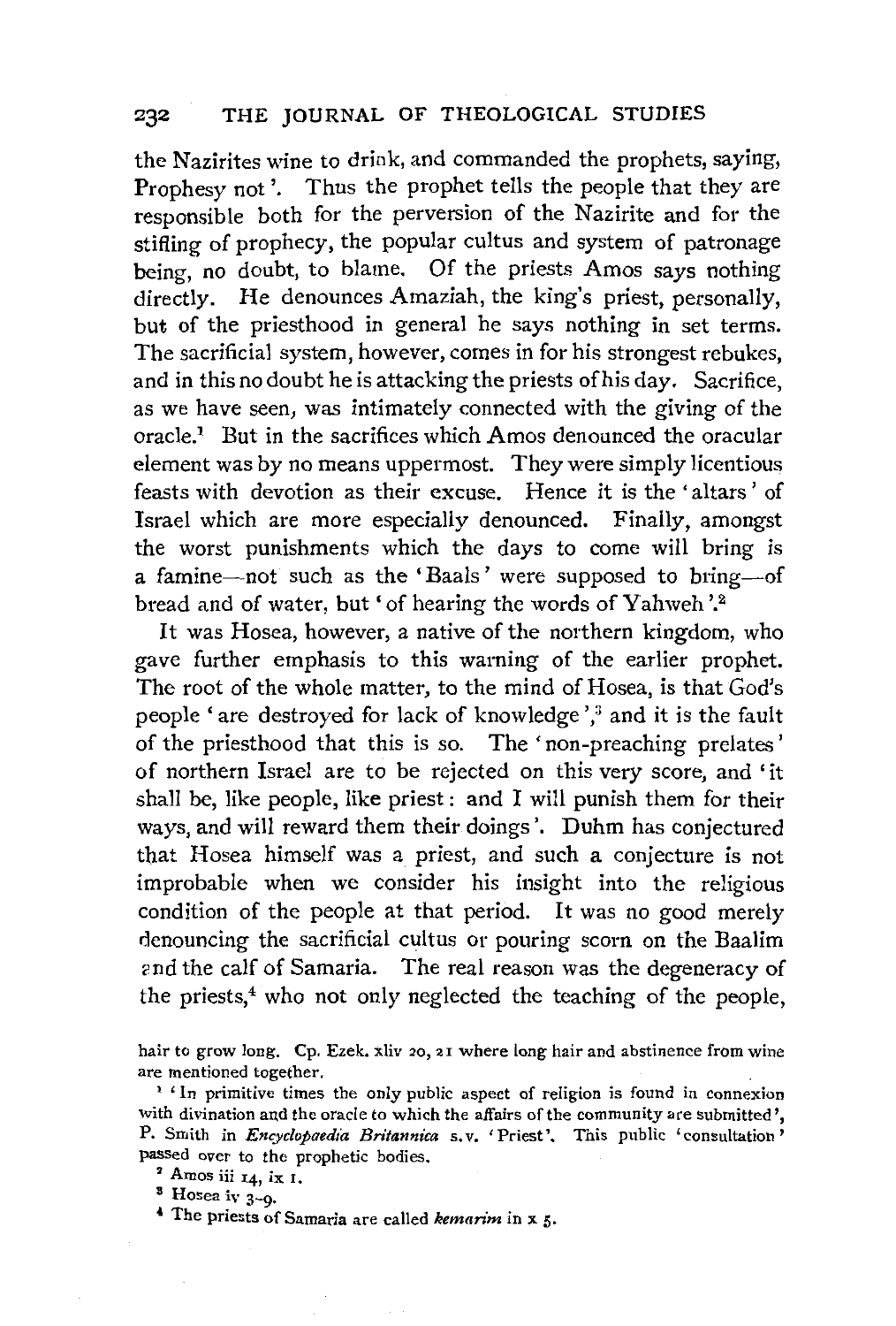but even profited by their ignorance, ' they feed upon the sin of My people'. That written 'knowledge of the Lord' was actually to be found in existence is demonstrated by the words 'Though I wrote for him my ten thousand *toroth,* yet they are counted as a strange thing '.<sup>1</sup>

If Hosea was a priest, he may refer to the opposition of his colleagues when he says,' As for the prophet, a fowler's snare is in all his ways and enmity in the house of his God.' But the story of Micaiah-ben-Imlah has already shewn us that the ranks of prophecy were by now divided, and Hosea may refer merely to such division. Of the part played by prophecy in the history of the nation Hosea has the very highest estimate: 'I have also spoken unto the prophets, and I have multiplied visions, and by the hand of the prophets I have used similitudes': or again, 'By a prophet the Lord brought Israel up out of Egypt, and by a prophet was he preserved'.<sup>2</sup> And, no doubt, Hosea hoped that by his own prophecy Israel might once again be delivered from imminent destruction ; for, amid all his denunciations, this prophet of the northern kingdom loved his native country with the love of a true patriot.

The southern kingdom, also, had its patriot in the prophet Isaiah. Hosea had hoped, but in vain, to save his country by his warnings. Isaiah, by his words and by his practical efforts, succeeded in preserving the virgin daughter of Zion, for a time at least, from the clutches of the invader. It is worthy of note that the southern prophet-like J ehoiada the priest before him-was a man of good birth, conversant with the court, and knowing well from the inside the social life against which he so strongly inveighed. Isaiah is, in a sense, to Amos what Elisha was to Elijah. The principles which Amos had asserted required not only re-asserting, but bringing into connexion with the ordinary political and social life of the nation. Thus we may hope to learn from Isaiah how the ' new' prophecy was regarded by its contemporaries.

Of the actual relation of Isaiah toward the priesthood we know very little.<sup>3</sup> Uriah, the priest, is summoned by him as 'a faithful

<sup>&</sup>lt;sup>1</sup> Hosea viii 12. <sup>2</sup> Hosea xii 10, 13. <sup>3</sup> The elders of the priests are sent to Isaiah in Isa. xxxvii 2, apparently as court officials.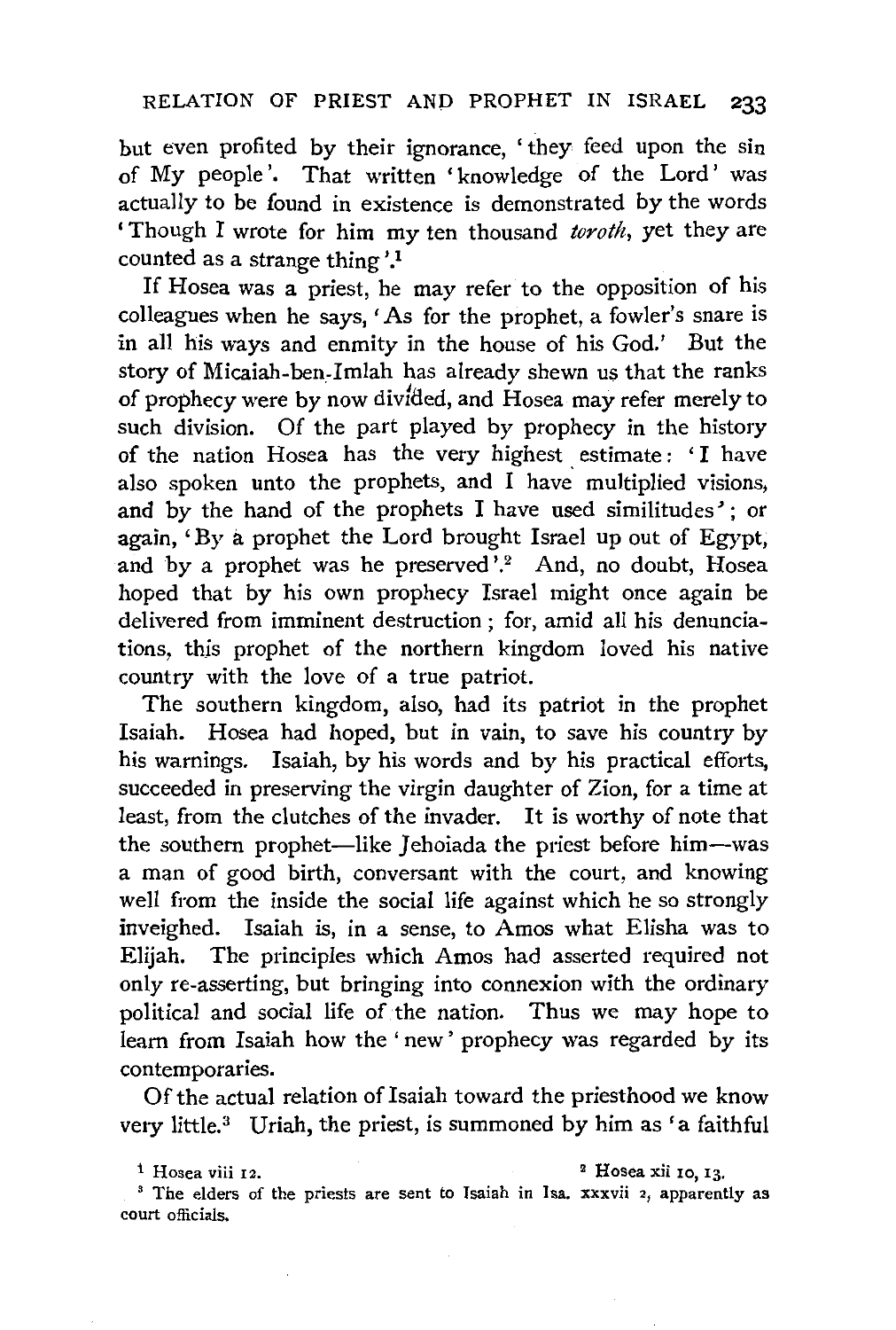witness', i.e. perhaps simply as a responsible public person, trusted by the people.<sup>1</sup> It is a fact of some significance, however, that Isaiah, like Samuel, received his prophetic call in the sanctuary. It is hardly likely that the prophet would have drawn his inspiration from that sanctuary unless he had at the least approved of it. The inviolable character of Zion was, no doubt, due to the fact that Yahweh would protect His Temple. But although Isaiah thus favoured the Temple, yet there was much in the worship of the day which, in his eyes, called for reform.<sup>2</sup> Possibly Hezekiah's destruction of Nehushtan was due to prophetic influence. And there was much besides that required abolition. In times of national distress there is always a tendency to revert to the most primitive religious practices. Sorcery and witchcraft were rife, to the disparagement, no doubt, of the higher 'mantic' of prophecy.3 Isaiah describes the nation as' a rebellious people, lying children, children that will not hear the law of the Lord: which say to the seers, See not; and to the prophets, Prophesy not unto us right things, speak unto us smooth things, prophesy deceits : get you out of the way, tum aside out of the path, cause the Holy One of Israel to cease from before us'.<sup>4</sup> Note that it is the people, the nation as a whole, whom Isaiah, like Amos, blames for the degeneracy of prophecy. Isaiah himself held a high opinion of prophecy, though he acknowledges that 'the priest and the prophet' of the time 'have erred through strong drink'.<sup>5</sup>

The prophecies of Isaiah are merely emphasized by those of his younger contemporary, Micah, who, by reason of his lower social position, is more vehement against the nobles of Judah.<sup>6</sup> It is probable that these included some of the priestly families,

<sup>1</sup> So Skinner *Cambridge Bible* I Kings p. 66.<br><sup>2</sup> Cp. his attitude toward sacrifice, esp. in Isa. i 10.

<sup>3</sup> Cf. Isa. ii 6: 'Because they are full of diviners from the East, and of soothsayers like the Philistines.' Balaam came from 'the mountains of the East'.

<sup>4</sup> Isa.  $xxx 8$ . It is this perversion of prophecy which leads Isaiah to write down his prophecies and commit them to his disciples.

<sup>5</sup> Isa. xxviii 7 : 'These also in Jerusalem reel with wine, and stagger with mead; priest and prophet reel with mead, they are confused by wine, they stagger because of mead ; they reel during their visions, they totter while giving judgement. All tables are full of loathsome disgorgements; filth everywhere,'a sacrificial feast has been held. So Cheyne in *Sacred Books of the Old Testament.* 6 Isaiah had, however, called them 'rulers of Sodom', Isa. i 10.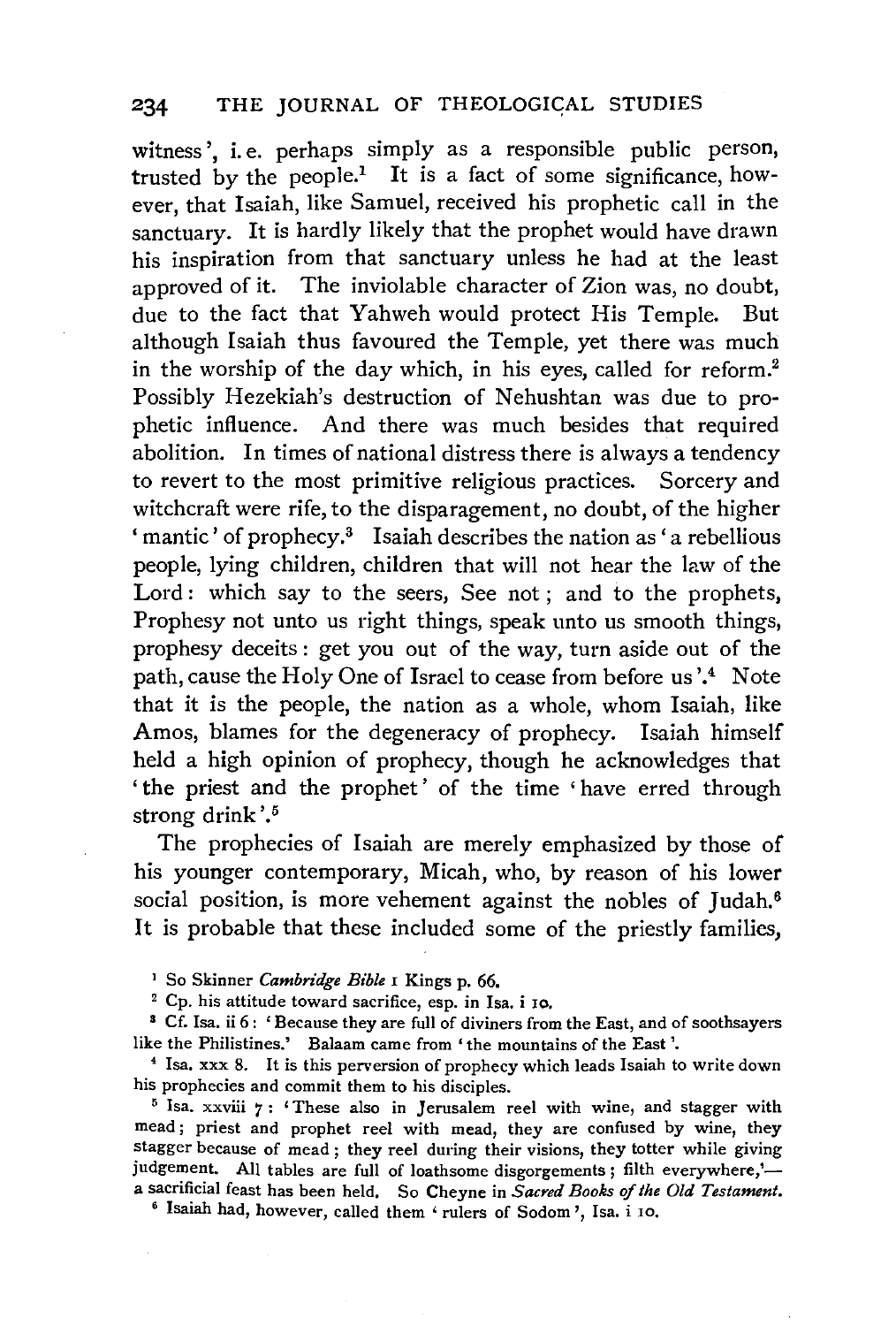and we certainly find that Micah is very bitter against the priesthood of his day, including also the ordinary prophet in his denunciation. Thus he says 'The heads thereof judge for reward and the priests thereof teach for hire, and the prophets thereof divine for money'. His reference here is no doubt to ' technical ' prophets such as may have flourished in Judah in these troublous times. Micah also mentions the vinous habits of the prophets, while he denounces their avarice : ' Whoso putteth not into their mouths, they even prepare war against him.' The punishment for this is to be, ' the sun shall go down upon the prophets, and the day shall be black over them'. 'And the seers shall be ashamed and the diviners confounded.'<sup>1</sup> There seems at this period to have been a great influx of sorcery and magic into Judah, perhaps from Chaldaea, which was now the ruling power in Western Asia. Throughout his writings we feel that Micah is writing as a man of the people. Hence it is not the people he denounces so much as the priests and the prophets who receive payment for their falsehoods from a superstitious and deluded populace.

The teaching of the prophets in Judah at this period was no doubt responsible for the reforms carried out by the king, Hezekiah. Isaiah would have great influence at court, and he seems to have had a body of disciples<sup>2</sup> who would help to overcome opposition. The preaching of Micah, also, is expressly referred to in later days<sup>3</sup> as having been responsible for some degree of repentance in Judah. But in the reign of Manasseh a reaction set in. All the superstitious cults and practices of the time of Ahaz came back and were established with the royal sanction. Foreign cults from Babylon and Assyria were also introduced. Witchcraft abounded and true prophecy seems to have been persecuted.<sup>4</sup> The 'sins of Manasseh' were regarded by the prophets of a later age as the direct cause of the destruction of Jerusalem and the Captivity in Babylonia.5

To this reign we must, in all probability, assign a prophecy, attributed by a compiler to Micah : 'the Lord's controversy with

<sup>1</sup> Mic. ii 11, iii 5, iii 6 ff.  $\frac{2 \text{ Isa. } \text{xxx 8.}}{2 \text{ Isa. } \text{xxx 8.}}$   $\frac{3 \text{ Jer. } \text{xxvi 17.}}{2 \text{ Kings xxiv 3; cp. also xxiii 26.}}$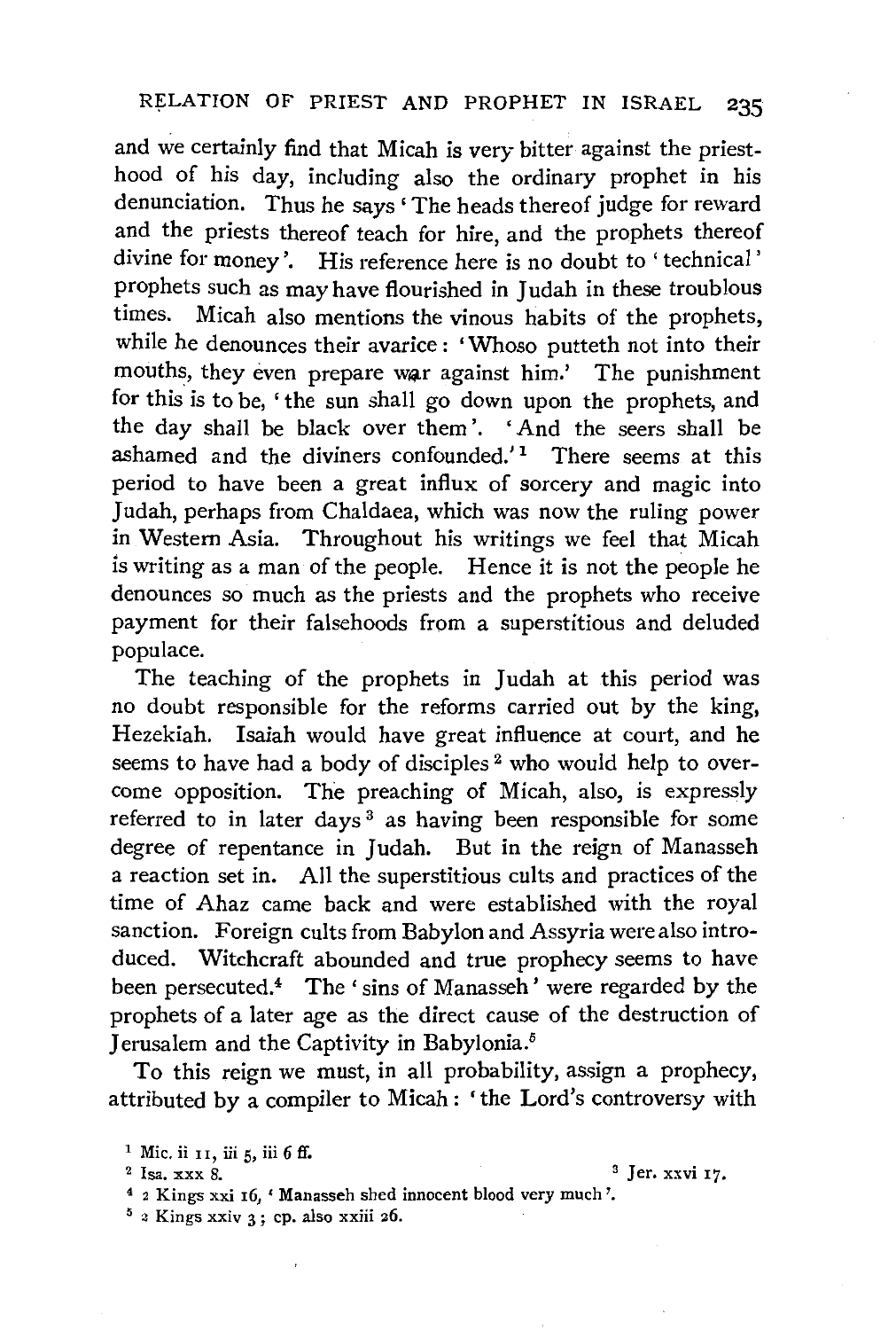his people '.<sup>1</sup> Here we have at once an appeal to past history, to the great names of Moses, Aaron, and Miriam, to the answer of Balaam to Balak's consultation, and also a powerful rebuke of the present state of religion, referring to the practice, apparently then prevalent, of infant sacrifice. In this prophet we have a concise summary of the teaching of his three predecessors, Amos, Hosea, and Isaiah: 'To do justly, and to love mercy, and to walk humbly with thy God.'

Before proceeding to deal with the Deuteronomic reformation, and the teaching of the prophet Jeremiah, it may be well to consider the general attitude of the prophets as a whole towards sacrifice. Originally sacrifice and the giving of the oracle were closely connected,<sup>2</sup> and 'word' and 'sacrament' might be said to supplement each other. Samuel the seer was wont to bless the sacrifice for the people, and Elisha seems to have been present at the country festivals.

But in the eighth-century prophets we find the sacrifices of the day so sternly denounced that some writers have even maintained that the prophets desired the total abolition of sacrificial worship.<sup>3</sup> Such a view cannot, however, be supported. Even the strongest repudiations of the sacrifices of the day, such as we find in Amos and Isaiah, ' may as naturally be understood of a conditional as of an absolute rejection of sacrifice '.4 And in fact Hosea regards a future cessation of sacrifice as a national calamity,<sup>5</sup> while Jeremiah definitely includes sacrifices in the reformed worship of the days to come.<sup>6</sup> What, then, we may ask, were the objections of the prophets to the sacrificial system of their time? What did they consider noxious in the ordinary theory and practice of sacrifice?

<sup>1</sup> Mic. vi 2 ff. <sup>2</sup> Thus Balaam offers sacrifice, Num. xxiii 1.

3 Cp. Marti *Religion of the Old Testament* p. 148 : ' In almost every one you can read the flat rejection of the cultus' ; also Kautzsch in Hastings *Dictionary of the Bible* s. v. 'Religion of Israel' (extra vol. 685<sup>b</sup>): 'There are sayings of the prophets which cannot be understood except as absolutely disclaiming any demand on God's part for sacrificial gifts'; cp. ]er. vii 21, 22.

<sup>4</sup> Cp. Paterson in Hastings *Dictionary of the Bible* s. v. 'Sacrifice', iv 335<sup>b</sup>.

<sup>5</sup> Hos. ii 11. Hosea's words may be taken as representing a calamity in the eyes of the people (Kautzsch). But he himself also may have regarded such a contingency as disastrous.

6 Cp. Jer. xxxi 14, xvii 24-26. The Exile was not regarded as a divine condemnation of Israel's system of worship. Ezekiel looked for a restoration of the Temple and its ordinances.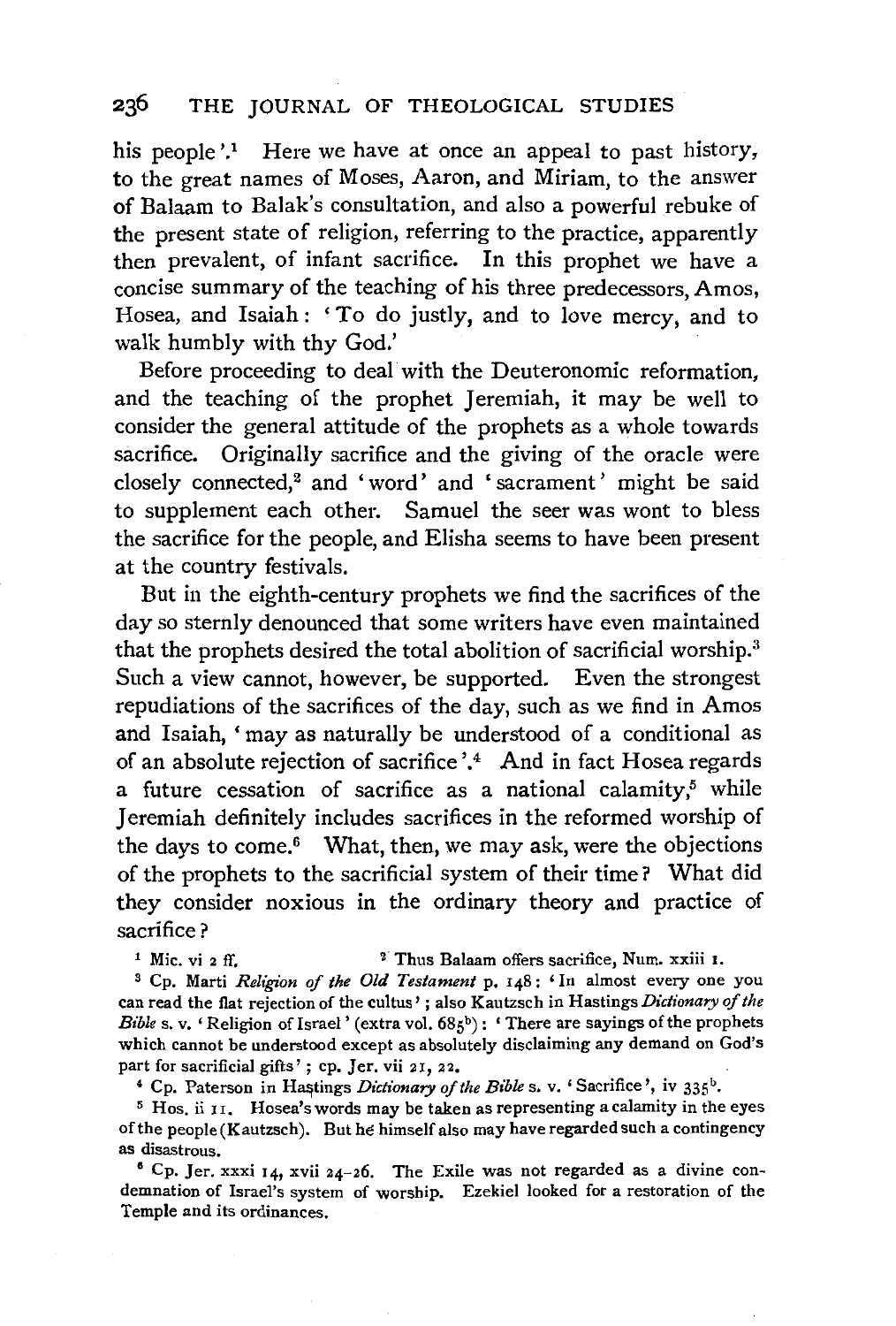RELATION OF PRIEST AND PROPHET IN ISRAEL 237

First, the sacrifices themselves were wont to be heathenish in character and object, as offered to other gods, or  $idols.<sup>1</sup>$ Secondly, sacrifices tended to become too costly in character, as well as too numerous.2 The priests, no doubt, reaped a profit out of the number of such offerings, and did nothing to reduce 'the multitude of sacrifices'. Thirdly, the sacrificial feasts are those most severely denounced, owing to the licentious practices to which they gave sanction. Such sacrifice was of a joyous character. So Hosea says <sup>1</sup>.I will also cause her mirth to cease, her feasts, her new moons, and all her solemn assemblies'.<sup>3</sup> Drunkenness and licence were not infrequent.<sup>4</sup> Now it is to be noticed that the objections of the prophets are to the 'accretions'<sup> $5$ </sup> of the cultus, such as were natural in a civilized country which was given to agriculture. The joyous worship of the Baals, the 'harvest festivals ' of Canaan, were very different from the gloomy rites of desert life. Amos feels the contrast and 'appeals to the first centuries' of Israel's existence.<sup>6</sup> Thus it is not the principle so much as the practice of sacrifice to which the prophets object.7 But reform in principle was necessary. Sacrifice had become practically co-extensive with religion; a revaluation was necessary. 'Behold, to obey is better than sacrifice and to hearken than the fat of rams.'

Such a revaluation took practical shape in the *Book of Deuteronomy,* the central portion of which cannot but be the

I Hos. xi 2, Jer. xi 12.

<sup>2</sup> Isa. i 11, 'the multitude of your sacrifices'; Amos iv 4, ' multiply transgression'; Mic. vi 7, ' thousands of rams, ten thousands of rivers of oil'.

<sup>3</sup> Hos. ii II.  $\cdot$  <sup>4</sup> Cp. Amos ii 7, Hos. iv 13, Isa. xxviii 7. <sup>5</sup> On Amos v 25 Harper says: 'A prophet who has nothing to say against the use of images will surely not go so far as to object altogether to sacrifice. Moreover, neither Amos nor any other Israelite, preceding the exile, could have dreamed of a period in Israel's history when no sacrifices were to be offered. This would actually have involved a purely vegetarian diet,' *Amos and Hosea,* Intr. cxix. (Harper renders: 'Was it (only) sacrifices  $\dots$ !')

<sup>6</sup> Sacrifice was not the most important duty of the earliest priesthood; cp. Deut. xxxiii. The prophets, no doubt, protested against these 'sacrificing priests' of the peasant sanctuaries, and the *opera operata* of the non-preaching prelates.

7 Cp. in modern times: 'The spirit of all sacrifices made at the shrines ..• is contrary to Islam. Through them worship is rendered to the saints. As in ancient Israel there is syncretism,' Curtiss *op. cit.* So the Wahabis, the most orthodox of Moslems, took to destroying the local sanctuaries,-in the manner of Josiah's reformation.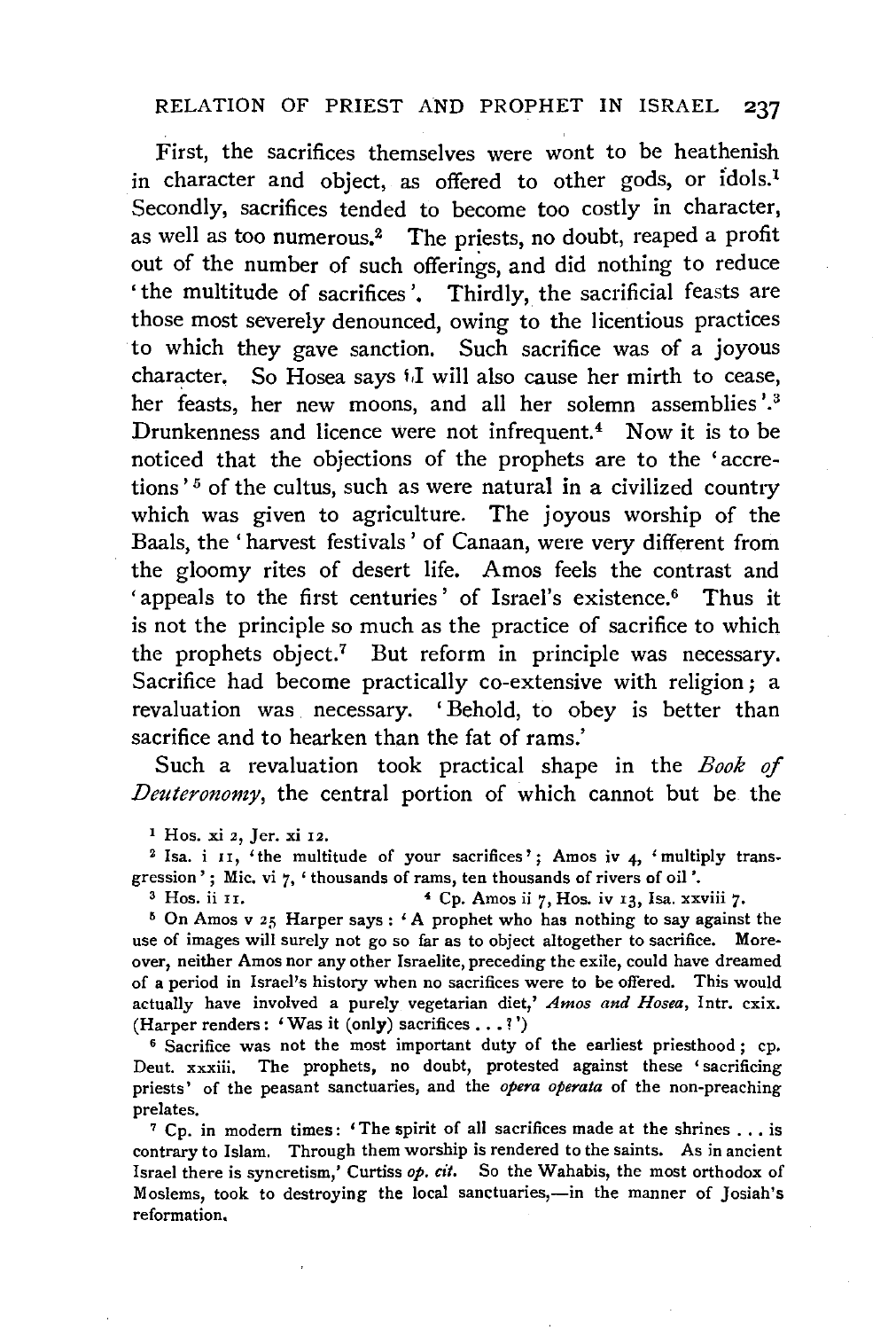'book of the law found in the house of the Lord' in the reign of Josiah. In the finding of this book both priest and prophet had his share, and in its composition priest and prophet have their place. It is perhaps natural, however, that the prophetic element should be predominant. Dr Driver describes Deuteronomy as 'a prophetical law book', while Steuernagel calls it ' the tangible and practicable expression of more than a century's efforts after reform'.<sup>1</sup> The book itself gives expression to a high estimate of the prophet and his work. Moses was only the first of a continuous line of Hebrew prophets.2 But the priest has some place in the Deuteronomist's conceptions, for the existence of the priesthood could not be overlooked.3

In Judah, as we have already seen, the priesthood was capable of great things. Jehoiada of Jerusalem led the revolt against Athaliah 4, and it was Hilkiah, who found the law book in the Temple.5 But this only concerns the priests of the capital. We are not told that Jehoiada was supported by the priests of the high places, or that Hilkiah's discovery was welcomed by them.

So then, in Deuteronomy we have a literary product of prophetic teaching, sanctioned by the Jerusalemite priesthood. The doctrine of the 'central sanctuary' was acceptable to king, prophet, and city-priest alike. It involved, however, two great and important issues, the reform of sacrifice, and the readjustment of the priesthood.

The central sanctuary was intended to do away with the abuses of the high places. Uniformity would abolish local diversity and would lessen the field exposed to the invasion of foreign cults. A certain prestige, also, was attached to the Temple at Jerusalem, since the destruction of the northern kingdom, and the deliverance of Jerusalem from Sennacherib. So the prophets might well hope for better things from the new orientation of the cultus.

The Deuteronomic regulations for sacrifice are of the nature

 $\ddot{\phantom{a}}$ 

<sup>5</sup> 2 Kings xxii.

<sup>&</sup>lt;sup>1</sup> Vide H. W. Robinson *Deuteronomy* (Century Bible) p. 33.<br><sup>2</sup> Deut. xviii 15.<br><sup>3</sup> The priest's duty was not to be a mere ' vanum praedicandi evangelii ministerium' *(Conc. Trid.)*.<br><sup>4</sup> 2 Kings xi.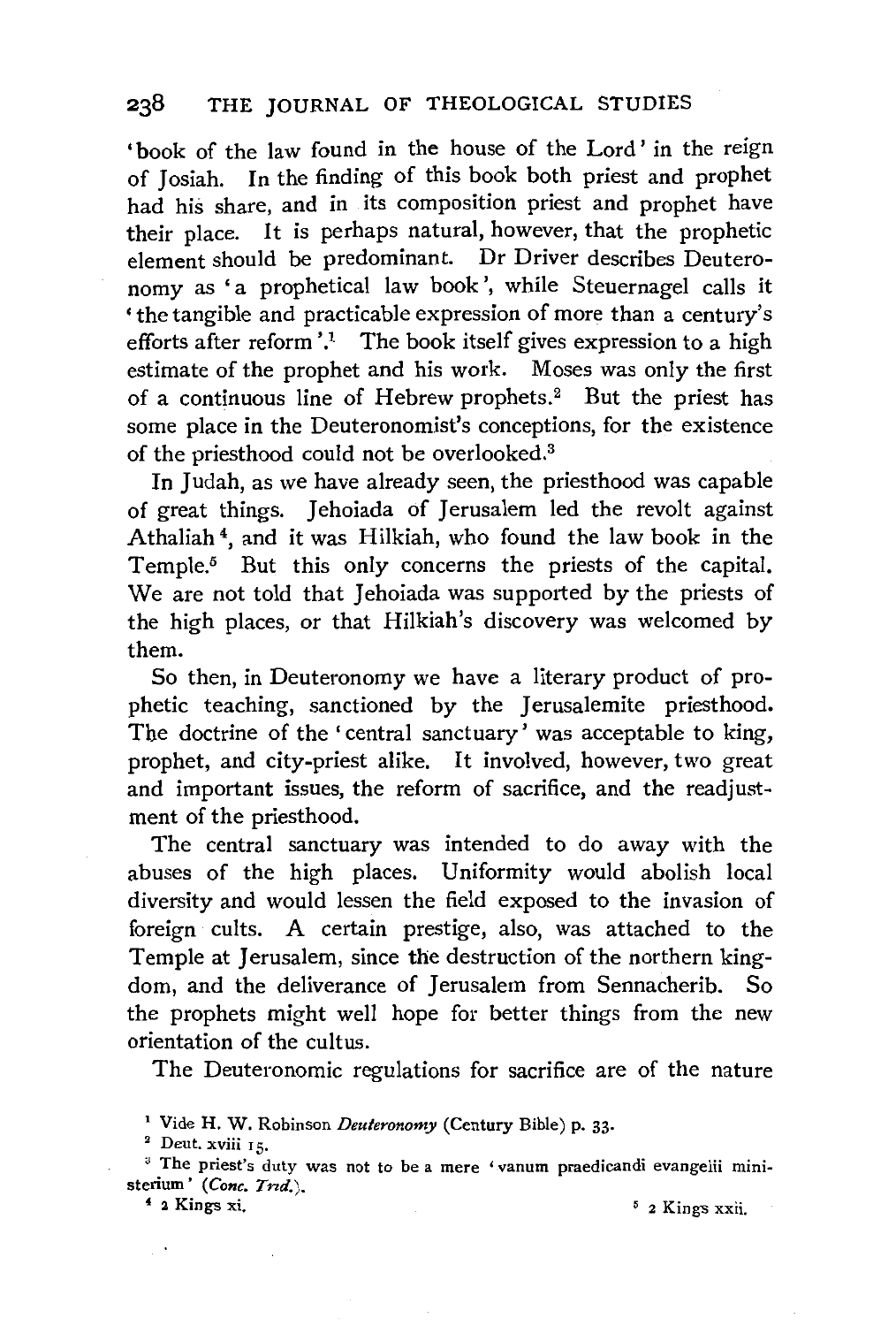# RELATION OF PRIEST AND PROPHET IN ISRAEL 239

of a compromise.1 The high places are to be abolished, but the joyous nature of worship is largely retained. 'And there shall ye eat before the Lord your God, and ye shall rejoice in all that ye put your hand unto, ye and your households, wherein the Lord thy God hath blessed thee.'<sup>2</sup> The 'mirth' of Israel in its religion is to be regulated, but not abolished.3 The important point in the mind of the reformers was the change of environment. Sacrifice was to be retained, but not sacrifice on the high places. In olden days the rule had been 'one God, one nation'; now 'one God, one altar' was to be the order.

This unification, however, had one result which was not altogether beneficial. It divorced ' religious ' and ' secular ' in the life of the people, and tended to accentuate the distinction between clergy and laity, and even ultimately in some degree to 'take God out of the world'. No longer was every meal a sacrifice, and the village place of worship was now closed. Sacrifice became a matter for the expert, and the priest lost his character of teacher, becoming a mere skilled official. The 'parish-priest' was now a person of the past, though there is reason to believe that he was often long in dying. <sup>4</sup>

The abolition of the local sanctuaries inevitably meant a reduction in the numbers of the priesthood. Deuteronomy, in accordance with its general principles of humanity, recommends the dispossessed priests to the charity of the community, allowing them also to officiate at the central sanctuary, if so disposed.<sup>5</sup> But this seems to have been somewhat in the nature of 'paper legislation ' and not carried out in practice.

The functions of the priest in Deuteronomy are clearly set forth: to bear the Ark, to minister to the Lord, and to bless in His name.6 This definition seems to include both oracle and sacrifice, though the oracle is not expressly mentioned. The judicial powers of the priest are insisted upon,<sup>7</sup> and disobedience

<sup>1</sup> Deuteronomy regulates rather than directly encourages sacrifice (Kautzsch).

<sup>2</sup> Deut. xii *7.* 

<sup>3</sup> Cp. H. S. Holland in *Priesthood and Sacnfice* p. 85 : ' The process by which the sacrifice is *moralised* is, not by dropping the external offering, but by raising the moral quality of that which it expresses.'<br>  $\begin{array}{c} \n\text{4} \quad \text{2} \quad \text{Kines xxiii} \quad \text{o.} \\
\text{5} \quad \text{4} \quad \text{5} \quad \text{Cp.} \quad \text{Deut.} \quad \text{2} \quad \text{5} \quad \text{2} \quad \text{Kings xxiii} \quad \text{o.} \n\end{array}$ 

<sup>&</sup>lt;sup>4</sup> 2 Kings xxiii 9.  $^6$  Cp. Deut. xviii *7* an<br>
<sup>6</sup> Cp. xviii 5, &c. 7 Deut. xvii 9 the civil judge and the priest are co-ordinated.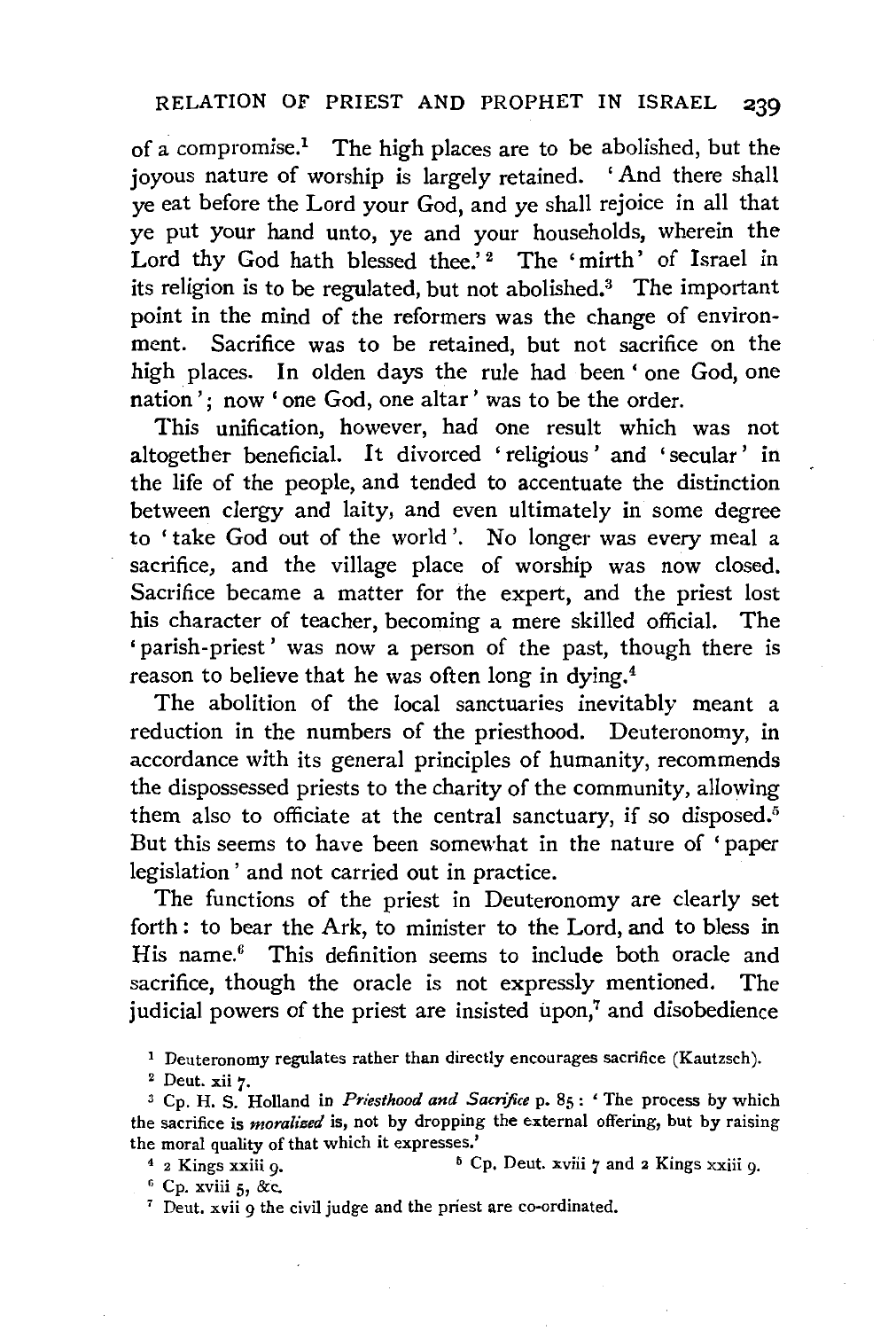is to be visited with death.<sup>1</sup> Leprosy is made a matter of priestly jurisdiction. The sacrificial portions and dues are to be sufficient support for the priests, who are to have no portion nor inheritance in Israel.

We have already remarked upon the high regard of Deuteronomy for the prophet's mission. Three points are noticeable in the treatment of prophecy. First, it is the antidote to witchcraft, sorcery, and heathenish divination. Secondly, the prophets are to be men of renown, of national importance, such as Moses. Thus they must necessarily be native-born Israelites, 'of thy brethren', to the exclusion of all foreign soothsayers. Thirdly, the test for prophecy is fulfilment. This requirement is not of such an ethical character as we might expect, but it is nowhere implied that prediction is the sole duty of prophecy. Moses, the model prophet, though in Deuteronomy he legislates for the future, is far more than a mere prognosticator.

The relation of Deuteronomy to the writings of the prophet Jeremiah is most complicated, and does not immediately concern the present investigation. It is sufficient to say that while the prophet bears considerable resemblance to the Deuteronomic author in style, yet he cannot have been wholly in sympathy with the reformation of Josiah as it actually took place. Jeremiah directly opposes the doctrine of the inviolable sanctity of the temple,<sup>2</sup> and is recognized in this as the successor of Micah. The impression conveyed is that Jeremiah knew Deuteronomy and did not altogether approve of it.<sup>3</sup> The resemblance in style may be accounted for partly by the. common diction of the period, partly by the fact that the Book of Jeremiah seems to have gone through several redactions.

We have said that Deuteronomy was in some sense the joint product of prophet and city-priest. Jeremiah was of priestly family, from Anathoth, possibly descended from Abiathar. On this account he may have disliked the Jerusalemite priests—' the sons of Zadok ', as Ezekiel calls them in later days. Certainly he met

<sup>&</sup>lt;sup>1</sup> Deut. xvii 12 'that man shall die '.<br><sup>2</sup> Jer. vii 4, xxvi 18. The doctrine had probably been perverted by some of the disciples of Isaiah.

<sup>&</sup>lt;sup>3</sup> Cp. Jer. xxxi 33, 34, esp. also viii  $8:$  'How do ye say, We are wise, and the law of Yahweh is with us? But, behold, the false pen of the scribes hath wrought falsely.'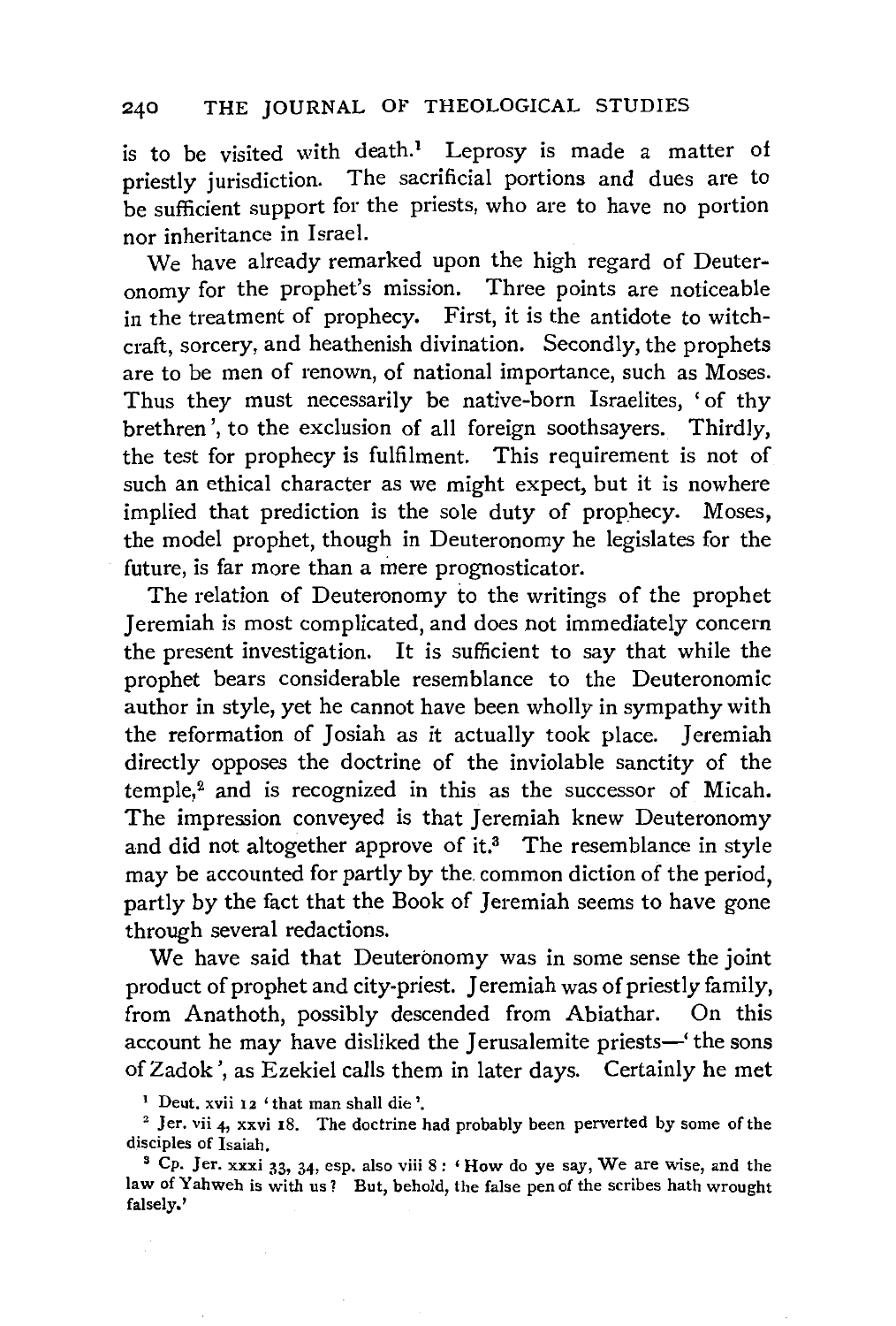with considerable opposition from the priests of the capital, as was only to be expected when he persisted in prophesying the overthrow of' the Temple of the Lord' in which they ministered.

The degeneration of religion which followed the death of Josiah is vividly reflected in the pages of Jeremiah. 'Both priest and prophet are profane ; yea, in my house have I found their wickedness, saith the Lord.'<sup>1</sup> 'A wonderful and horrible thing has come to pass in the land ; the prophets prophesy falsely, and the priests bear rule at their hand ; and my people love to have it so.'<sup>2</sup> Prophet, priest, and people all have their share of rebuke.<sup>3</sup> In Jeremiah's day it would seem that prophecy was no corrective to the degenerate priesthood, but rather was in the priests' employ. Jeremiah definitely compares the prophets of his day to 'the prophets of Samaria',<sup>4</sup> and no doubt there was much to warrant such a comparison. The *entente* of Deuteronomy had merely stilled the voice of prophecy by its prophetic concessions. Prophecy was won over, but prophetic reforms were not yet carried out. The false prophets denounced by Jeremiah seem to have been very numerous, having no direct vocation from God.5 They pretended to see visions, and to dream dreams.<sup>6</sup> Finally, they are directly associated with the temple : 'Yea, in my house have I found their wickedness, saith the Lord.' Jeremiah lived to see ' the false prophets ' discredited, and in the last days of the siege he asks the question,' Where are now your prophets which prophesied unto you, saying, The King of Babylon shall not come against this land? ' He makes this the basis of his request to be delivered from the house of Jonathan the scribe 'lest I die there'.

Both priest and prophet joined in the persecution of Jeremiah. Pashhur the priest was a person of some secular authority, being chief officer in the house of the Lord, and therefore probably in royal employ. The priestly recognition was given to those prophets who cried ' Peace, peace, when there is no peace ', and

VOL. XI.

<sup>&</sup>lt;sup>1</sup> Jer. xxiii II. Possibly, as Dr Sanday says, 'an extreme state of things', *op. cit.* p. 93.

<sup>&</sup>lt;sup>2</sup> Jer. v 30 f. <sup>8</sup> Cp. Jer. vi 13 f. **4** Jer. xxiii 13.<br><sup>5</sup> Jer. xxiii 21 'I spake not to these prophets ... yet they prophesied'; xiv 13 'the deceit of their own heart '.

<sup>6</sup> Jer. xxiii 25 'I have dreamed, I have dreamed'.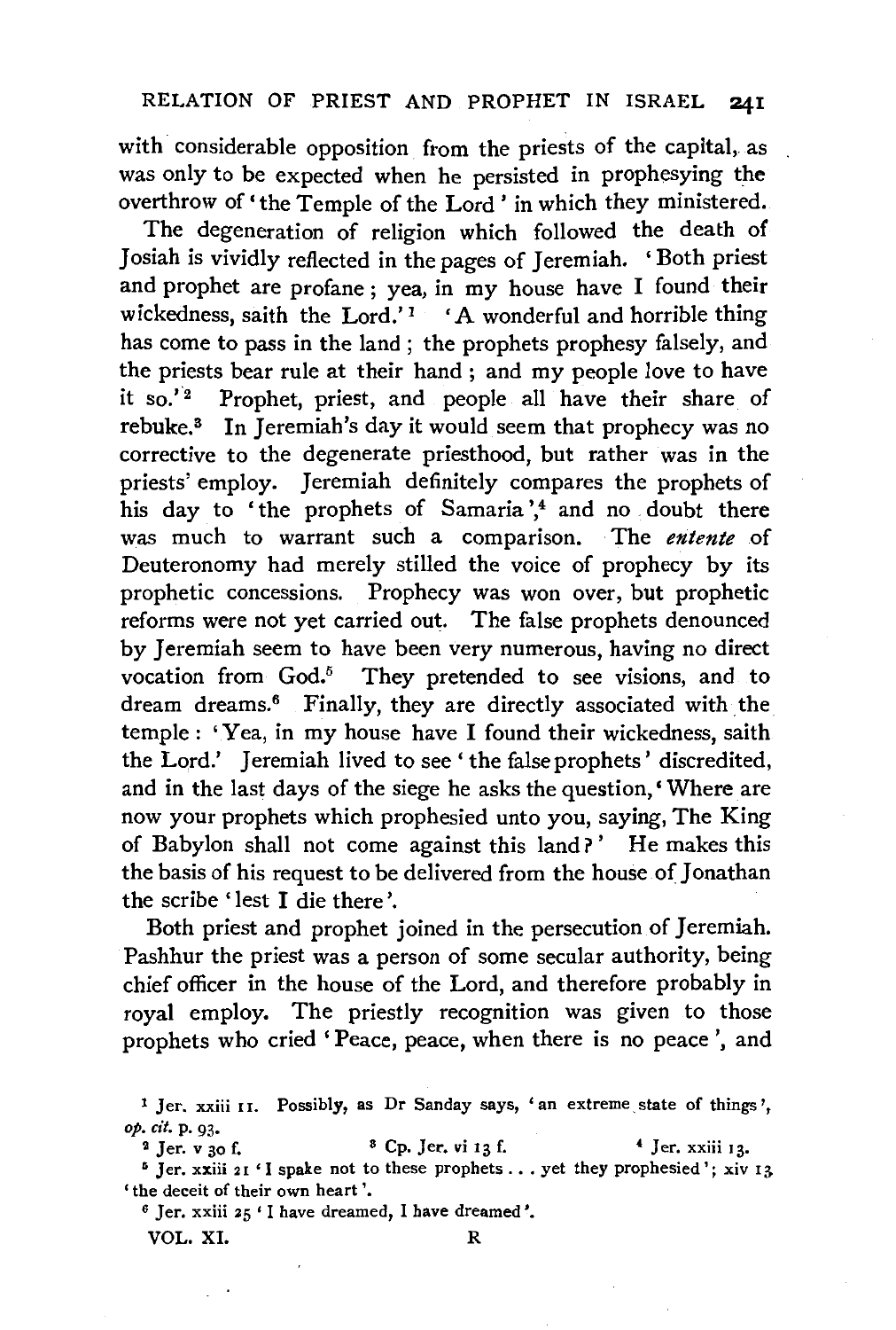who supported both throne and priesthood by their words.<sup>1</sup> Zephaniah, the chief superintendent of the priests, makes his appearance as a messenger of king Zedekiah. The court had declared against Jeremiah, and king, priest, and prophet were all his enemies. So the prophet Zephaniah, also, denounces the princes, judges, prophets, and priests of Judah.<sup>2</sup> The Church was merely the creature of the court and her leaders were corrupt. Sacrifice under such circumstances was a mere mockery : ' When they fast, I will not hear their cry : and when they offer burnt-offering and oblation, I will not accept them: but I will consume them by the sword, and by the famine, and by the pestilence.'<sup>3</sup>

The Exile closes down upon a very gloomy picture of Church life in Judah ; but doubtless Jeremiah had his followers, if not in the royal circle, yet at any rate among those who ' came not to court', and probably the example of that suffering servant of Yahweh did much to inspire the captive Jews in their efforts to preserve their religious unity.<sup>4</sup>

6. Before closing our subject it may be useful to consider what part priest and prophet respectively played in the composition of *the pre-exz'lic literature.* The preservation of the utterances of Amos, Hosea, Isaiah, and Micah was probably due to the devotion of disciples, as also in the case of Jeremiah. Deuteronomy, as we have seen, was to some extent the joint product of prophet and priest. What are we to say of the composition of the earlier literature?

It is impossible to determine the exact shares of prophet and of priest in the earliest writings. The Song of Deborah is the song of a prophetess, but it may have been perpetuated in the sanctuary worship of northern Israel. The Book of the Wars of Yahweh may have been written either by the early seers, or composed by the priests who accompanied the Ark. Nothing is in any degree certain. Judges xviii 14 means us to infer that writing was

<sup>1</sup> Cp. Jer. xxi 1, xxxvii 3, xxix 25 f, 29. <sup>2</sup> Zeph. iii 3 f. <sup>8</sup> Jer. xiv 12.

• In *Messianic prophecy* the king overshadows both prophet and priest; or, rather, prophet and priest are combined in his person. Thus  $(1)$  he is anointed; priests, however, are anointed only in the later literature ; ( 2) the spirit rests upon him, as upon the prophets (cp. Saul, the first king): see Oesterley *Evolution of the Messianic Idea* p. 190 ff; also see above on the Priest-king at Jerusalem, Melchizedek.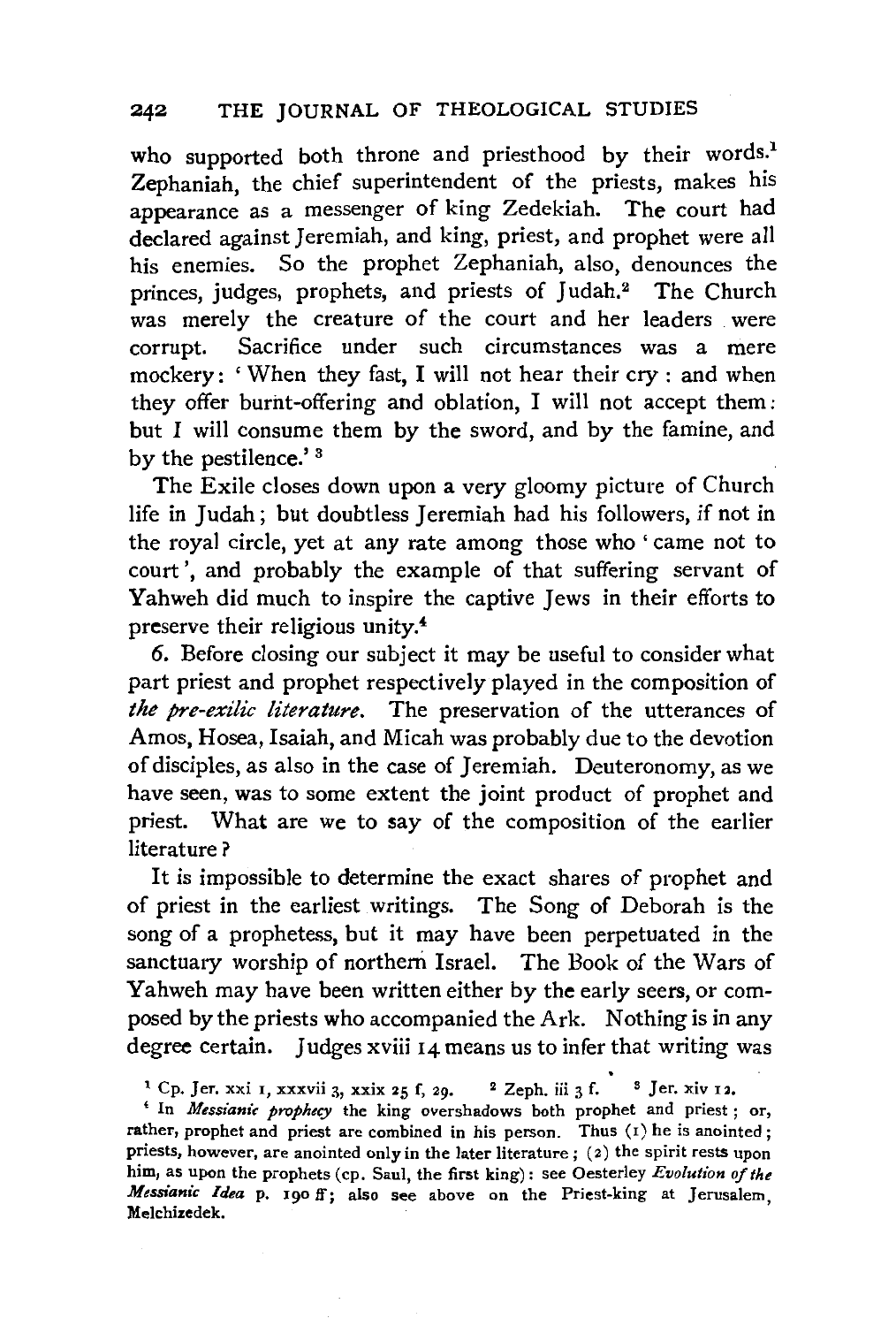#### RELATION OF PRIEST AND PROPHET IN ISRAEL 243

disseminated amongst the common people of that day, but no actual proof can be adduced. Kautzsch 1 says, ' It must be acknowledged as possible that as early as this, perhaps at sanctuaries now long famous, such as those at Shiloh and Bethel, amongst a hereditary priesthood of old standing, the writing down of ancient songs or of the histories of these sanctuaries was taken in hand.' The Blessing of Jacob and the Balaam Discourses are in some sense ' prophetic ', but their form is very largely oracular.<sup>2</sup> We cannot precisely say what was their origin.

After the division of the kingdom we get definite established centres for a national worship of Yahweh, at Bethel and Dan, and at Jerusalem. Correspondingly we get the 'Hero-stories' of the Book of Judges, and the early' Saul Stories' and' David Stories'.

The royal sanctuaries were, no doubt, 'central points where a higher culture could be developed in the midst of an honoured priesthood '.<sup>3</sup> And it is exceedingly probable that the priests played a considerable part in the preservation,<sup>4</sup> if not in the composition, of the early literature of Israel.

This does not, however, exclude the influence of the prophetism of the period. The bands of the prophets were always connected with the sanctuaries, and poetical utterances may have been extemporized at the ordinary popular festivals. In fact the early literature only bears out what we have already seen, that priest and early prophet were both included in the cultus.

The Elijah and Elisha stories are probably the products of the *nebi'ismus:5* It is quite possible that they exaggerate the importance of the prophetic orders in the history of the time on this account, and it is not unlikely that they were composed within the limits of those orders which in those days assumed a much more institutional character.

The question is even more complicated when we come to consider the relation of priest and prophet in the composition of the

<sup>1</sup>*Outline of the Literature of the Old Testament* p. 10.

2 Deut. xxxiii seems to be a poetical product of a northern Israelite sanctuary, temp. Jeroboam II.

s Kautzsch *op. cit.* p. I 8.

' Curtiss tells us that in Syria and Arabia the priest is 'the repository of the legends of the shrine'. *op. cit.* p. 149.

<sup>5</sup> Their miraculous character may point to a popular rather than to a sacerdotal origin.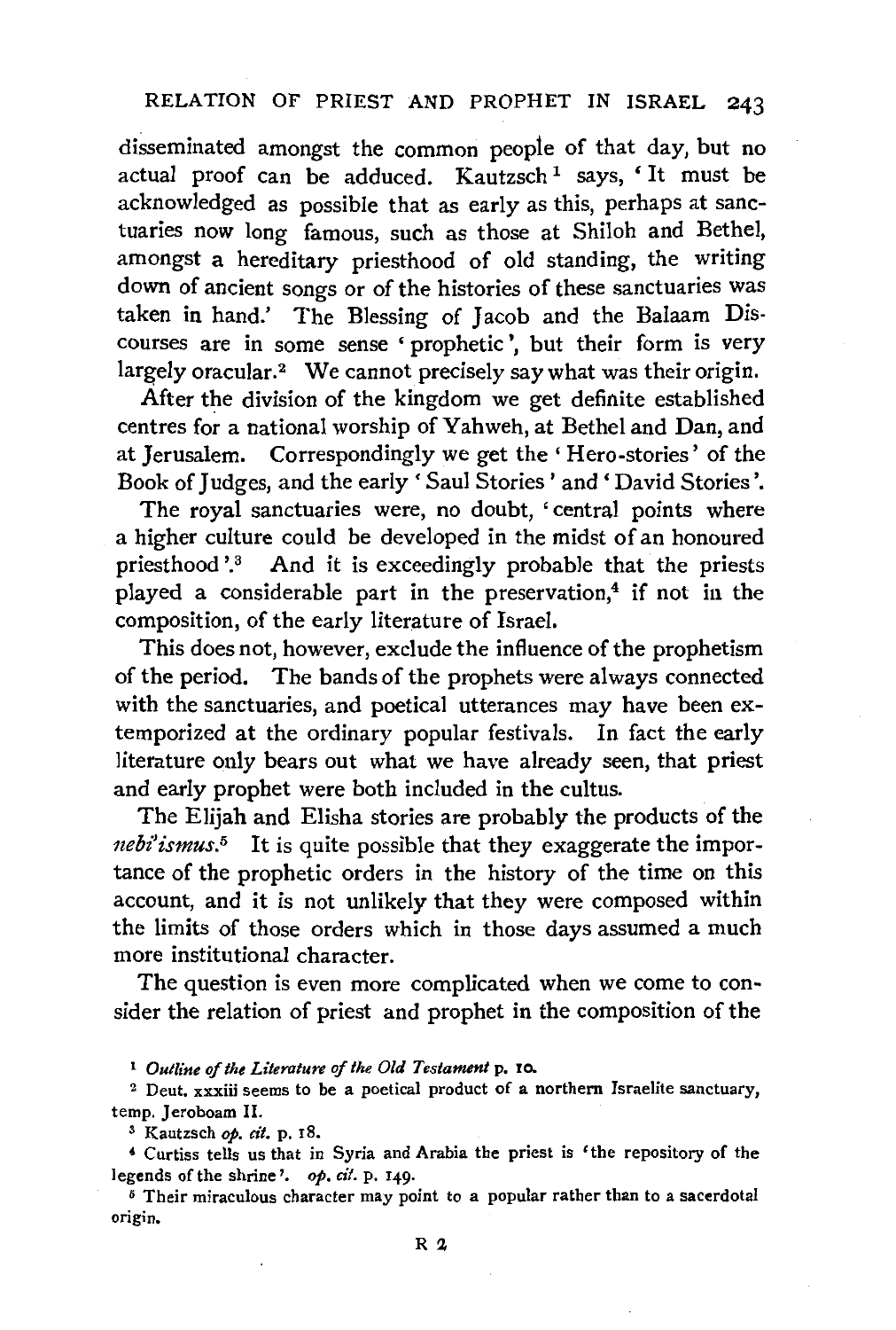two earliest strata of the Pentateuch. A few points are worthy of consideration.

First, as we have already intimated, the priests at the local sanctuaries may well have been the historians of those sanctuaries.<sup>1</sup> Secondly, royal patronage tended to increase the importance of Bethel, Dan, and Jerusalem, and it may have been at these centres that the traditions of the local sanctuaries were collected and compiled. Thirdly, the prophetic element is much greater in E than in J. Personalities are of more importance, and the interest is much less tribal. Prophetism was always more prominent in the northern kingdom. Prophetic influence at the sanctuary may have been due to the fact that the prophet was generally to be found in its vicinity. Lastly, the sanctuaries were responsible for the formulation of the early law code.<sup>2</sup> Even in the time of Deuteronomy the judge and the priest are not entirely differentiated. The tendency of the priestly torah was to become less mechanical and more ethical and judicial in character.

Such is an outline of priestly and prophetic influence in the preexilic literature. A more detailed treatment is not relevant to our purpose, i. e. an account of priest and prophet in the history of Israel. It is well to remember, however, that in the 'Historical Books ' of the Old Testament as we now have them, the prophetic element almost everywhere predominates, owing to their redaction by the Deuteronomist. And in the Bible generally we may say that, apart from the definite Priestly Code, the prophet has prevailed over the priest. Or it is truer, perhaps, to say that in the

1 Note that, although the interest in both J and E to a very large extent centres in the high places of Palestine, yet the diction is not, as we might expect, 'hieratic'. There are very few priestly formulae or technicalities in either J or E. Possibly the pre·exilic priests were' not formal or technical in style. But it is almost impossible to decide what is priestly and what prophetic in the two narratives. Thus Harper *Amos and Hosea* p. lxxxii, says: 'E possesses a larger interest in priestly matters than J, but this is wholly subordinate in comparison with his prophetic tendency.'

<sup>2</sup> The sanctuaries, with the exception of Shiloh, were situated on the main roads and trade routes. Hence they were readily susceptible of foreign influence in the codification of laws, world-myths, ethnologies, &c. As to the composition of the laws cp. Kent *Israel's Laws and Legal Precedents* Introduction. Harper, however, *op. cit.* p. xciv, says: 'The early codes contain no reference to a priest; the whole matter is custom, not law.' Cp. also 1 Sam. xxx 23, 24, where the framing of the law of Booty is not ascribed to the priests but to David, and see H. P. Smith *in loco.*